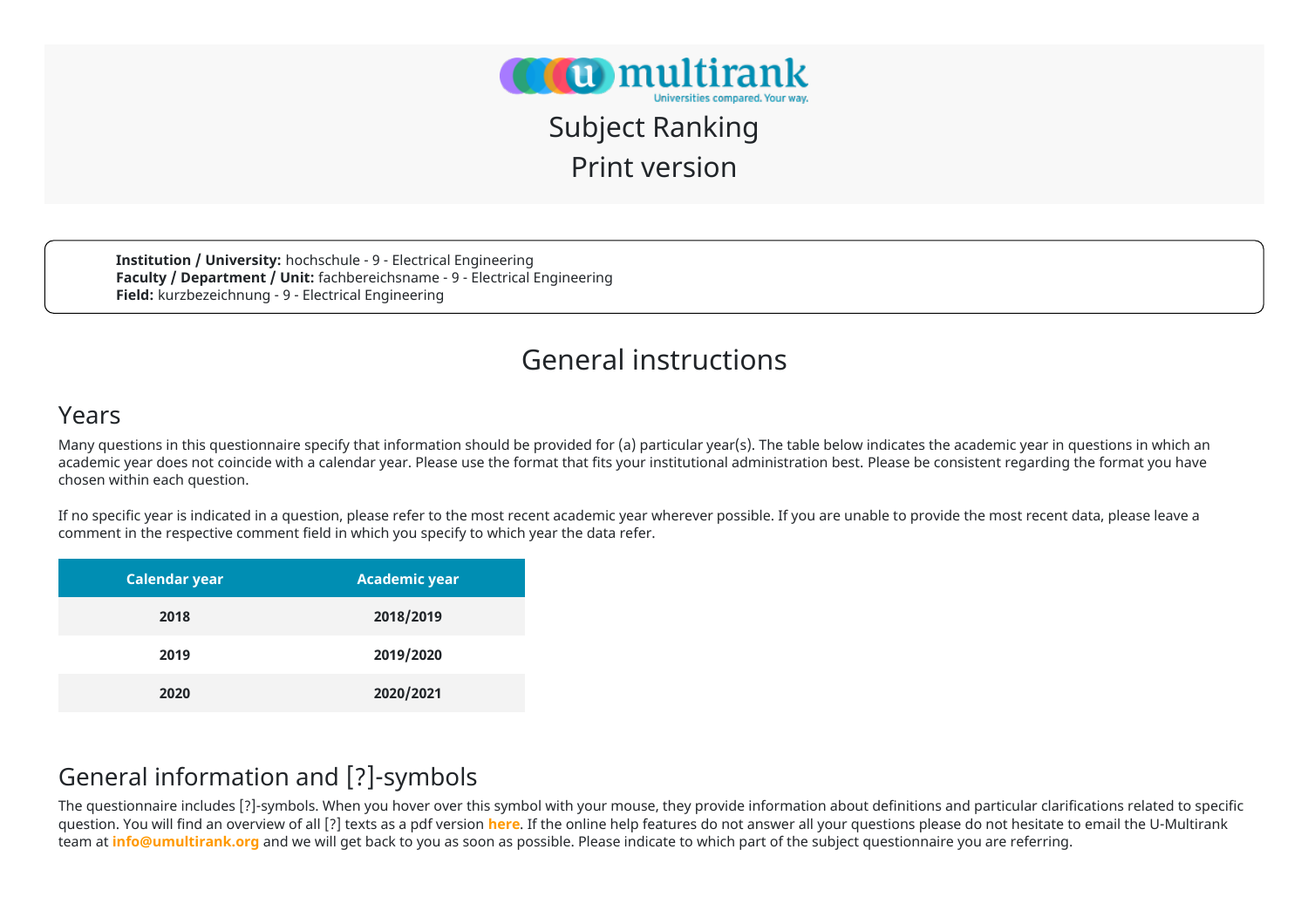#### Departmental or study programme-related questions

Questions at department level (i.e. covering not only the programmes submitted) are: 5, 11, 14, 18, 19, 20, 21, 22, 23, 24, 25, 26 and 27. All other questions solely refer to the programmes submitted.

#### Handling of missing data

**If data are not available, please leave those fields blank and tick the "data not available" box. If necessary, leave a short remark in the comment section below the question.** 

**Please enter "0" (zero) only if zero is the correct value.**

Do **not** use "0" to show that data are not available!

For instance, if do not have international doctoral candidates, enter value 0. If you have no data available on international doctoral candidates, please leave it blank and tick the "data not available" box. Some questions may have sub-sections. If you are unable to answer a question in all its parts, please tick the "data not available" box, but still provide any available information you hold. In these instances, please leave a comment in the comment box of this question that only partial information was available. See the following examples:

- If your department offers PhD programmes and has PhD graduates, enter the correct value.
- If your department offers PhD programmes, but did not have any PhD graduates that year, enter the value 0.
- If your department offers PhD programmes, but you do not have any information concerning PhD graduates, leave that field blank and tick the "data not available" box.
- If your department does not offer PhD programs, leave the field blank and tick the "not applicable" box if available
- If your department does not award doctoral degrees, please select the radio button "Institution does not award research PhDs/doctorate degrees".

#### Not applicable

Some questions do not apply to all institutions. This is the case, for instance, for many universities of applied science. These usually do not have the right to confer PhD degrees. If a question does not apply to your institution, please tick the respective 'not applicable' box and/or leave the fields blank. Do not use "0" to show that data a question does not apply to your institution. Please note that we will calculate an indicator if you enter a value (incl. zero) in the questionnaire.

Please note that explanations on data elements, calculations and rationales can be found in the indicator book on our **[website](https://www.umultirank.org/press-media/documents/Indicator-Book-2021.pdf)**.

**For definitions and further explanation of terms, please hover over the questionmark "[?]"**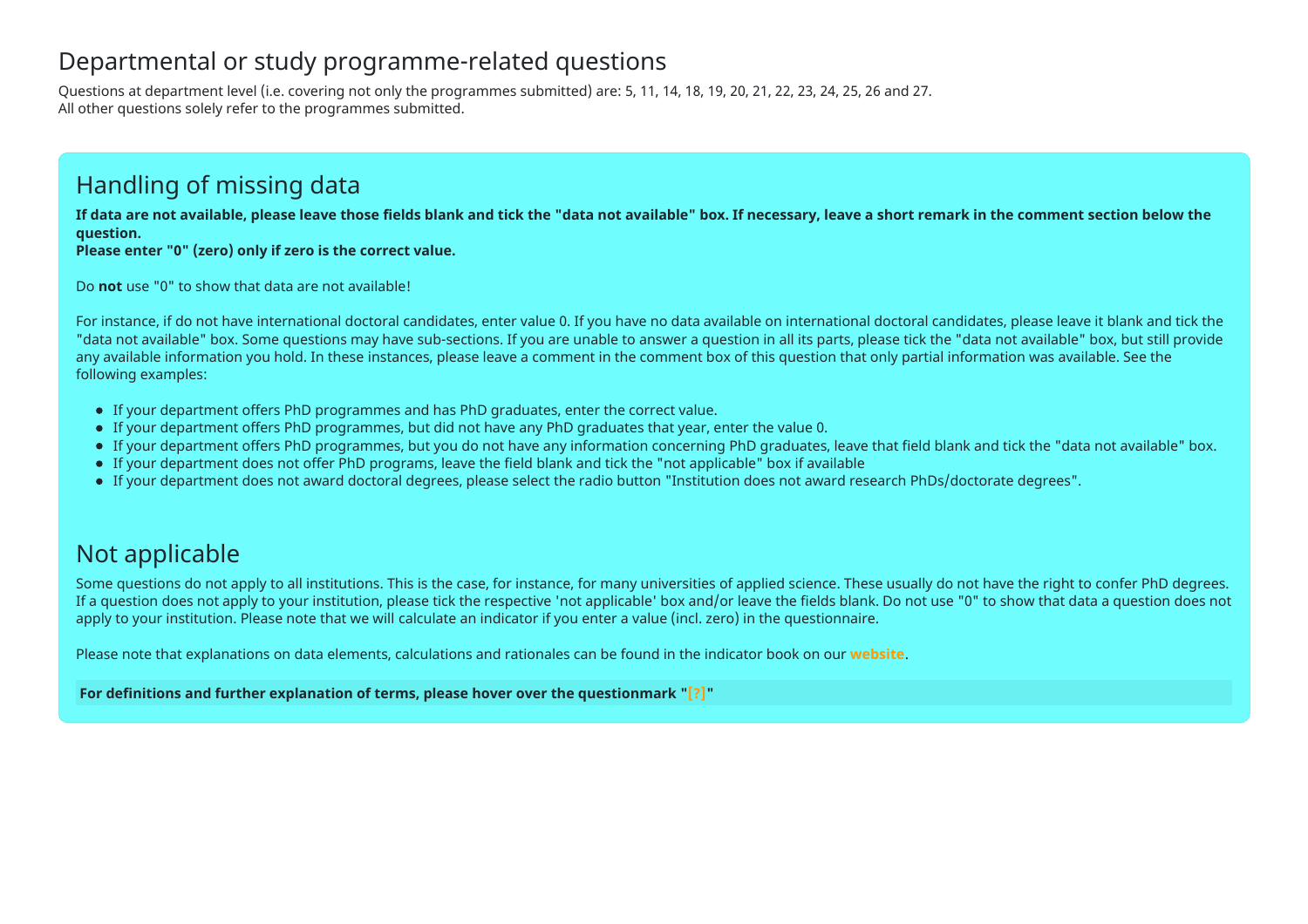#### Overview

|                 | Please give the full name and address of the unit responsible for organising Electrical Engineering. [?] |  |  |  |  |  |
|-----------------|----------------------------------------------------------------------------------------------------------|--|--|--|--|--|
|                 | Institute or other Sub-unit, if applicable:                                                              |  |  |  |  |  |
| Town/city:      |                                                                                                          |  |  |  |  |  |
| <b>Website:</b> |                                                                                                          |  |  |  |  |  |
|                 |                                                                                                          |  |  |  |  |  |

|                                     | Please provide the name of a contact person who will be available to respond to potential queries from the U-Multirank team. Please indicate only one email address.<br>Please indicate the email address including the @ symbol and do not use e.g. (at) or "at" as word. |  |  |  |  |  |  |  |
|-------------------------------------|----------------------------------------------------------------------------------------------------------------------------------------------------------------------------------------------------------------------------------------------------------------------------|--|--|--|--|--|--|--|
|                                     | For future communication: Please make sure that our emails from <i>info@umultirank.org</i> will not be blocked by the firewall of your institution!                                                                                                                        |  |  |  |  |  |  |  |
| Title:                              | please choose                                                                                                                                                                                                                                                              |  |  |  |  |  |  |  |
| <b>Contact person's first name:</b> |                                                                                                                                                                                                                                                                            |  |  |  |  |  |  |  |
| <b>Contact person's last name:</b>  |                                                                                                                                                                                                                                                                            |  |  |  |  |  |  |  |
| <b>Position/Unit:</b>               |                                                                                                                                                                                                                                                                            |  |  |  |  |  |  |  |
| Phone:                              |                                                                                                                                                                                                                                                                            |  |  |  |  |  |  |  |
| Email:                              |                                                                                                                                                                                                                                                                            |  |  |  |  |  |  |  |
| <b>Email - please verify:</b>       |                                                                                                                                                                                                                                                                            |  |  |  |  |  |  |  |
| Comments:                           |                                                                                                                                                                                                                                                                            |  |  |  |  |  |  |  |
|                                     |                                                                                                                                                                                                                                                                            |  |  |  |  |  |  |  |
|                                     |                                                                                                                                                                                                                                                                            |  |  |  |  |  |  |  |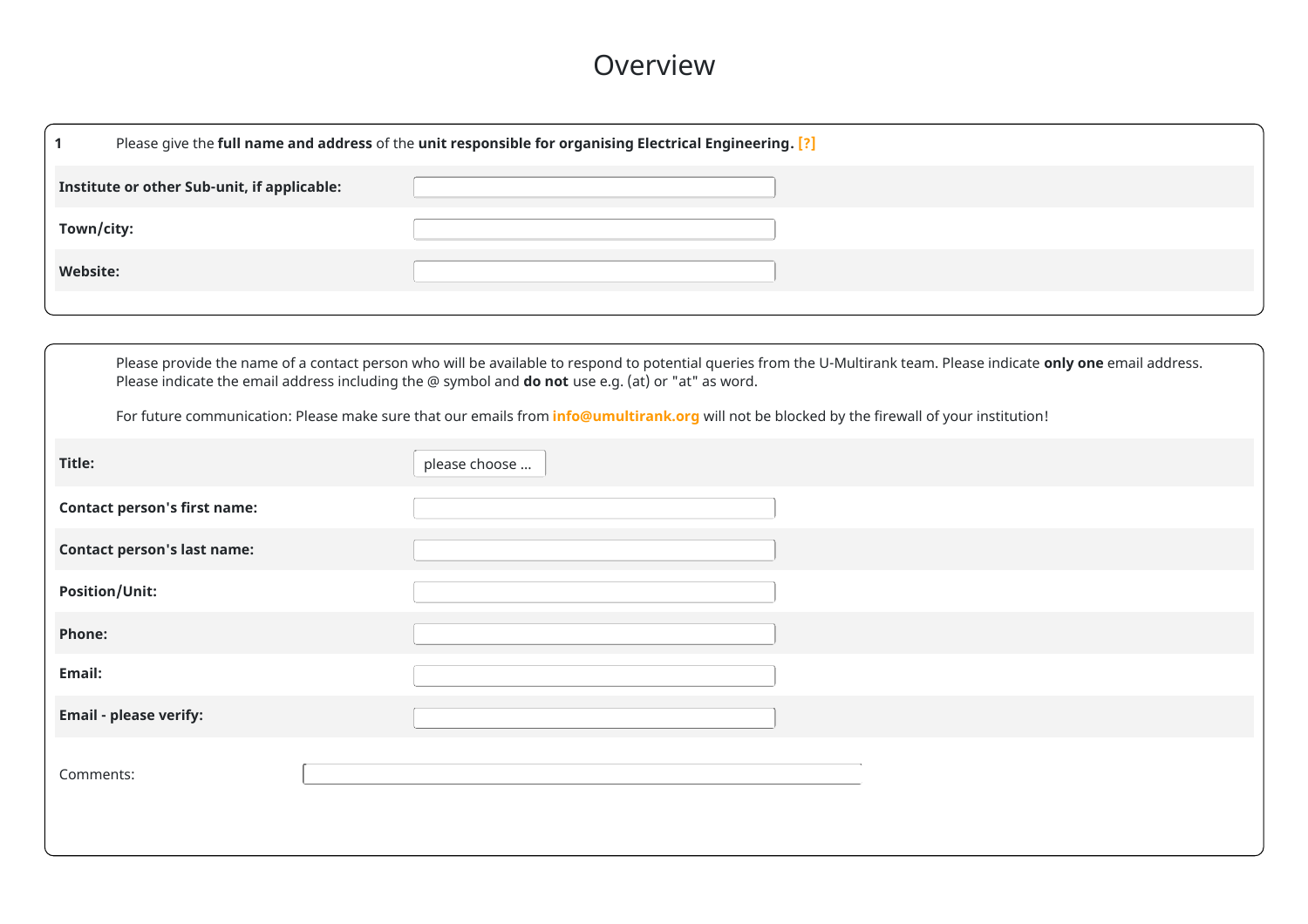# Part 1: Details about the individual study programmes

| $\overline{2}$ | Please ensure the listed programmes                                                                                                                                                                                                                                                                                                                                                        |                                                                                                              |  |  |  |  |  |
|----------------|--------------------------------------------------------------------------------------------------------------------------------------------------------------------------------------------------------------------------------------------------------------------------------------------------------------------------------------------------------------------------------------------|--------------------------------------------------------------------------------------------------------------|--|--|--|--|--|
|                | • are currently offered,<br>• are offered as a <i>main subject/major</i> in Electrical Engineering at your department, and,<br>• first year enrolment will still be open in 2022                                                                                                                                                                                                           |                                                                                                              |  |  |  |  |  |
|                | Please do not include<br>• Short-term first degrees below bachelor level (1 or 2-year programmes),<br>• Continuous education/CPD programmes,<br>• Special programmes for teacher education,<br>• Programmes in which first-year enrolment is not longer possible,<br>• Ph.D./doctorate programmes.<br>Those programmes can be listed for information below in b) "Other study programmes". | If you wish to include any additional programmes, please contact the U-Multirank team (info@umultirank.org). |  |  |  |  |  |
|                | <b>Programme name</b>                                                                                                                                                                                                                                                                                                                                                                      | <b>Programme level</b>                                                                                       |  |  |  |  |  |
|                | Teststudiengang - code_sb9 - Electrical                                                                                                                                                                                                                                                                                                                                                    | Master                                                                                                       |  |  |  |  |  |
| Engineering    |                                                                                                                                                                                                                                                                                                                                                                                            |                                                                                                              |  |  |  |  |  |
|                | Other study programmes:                                                                                                                                                                                                                                                                                                                                                                    |                                                                                                              |  |  |  |  |  |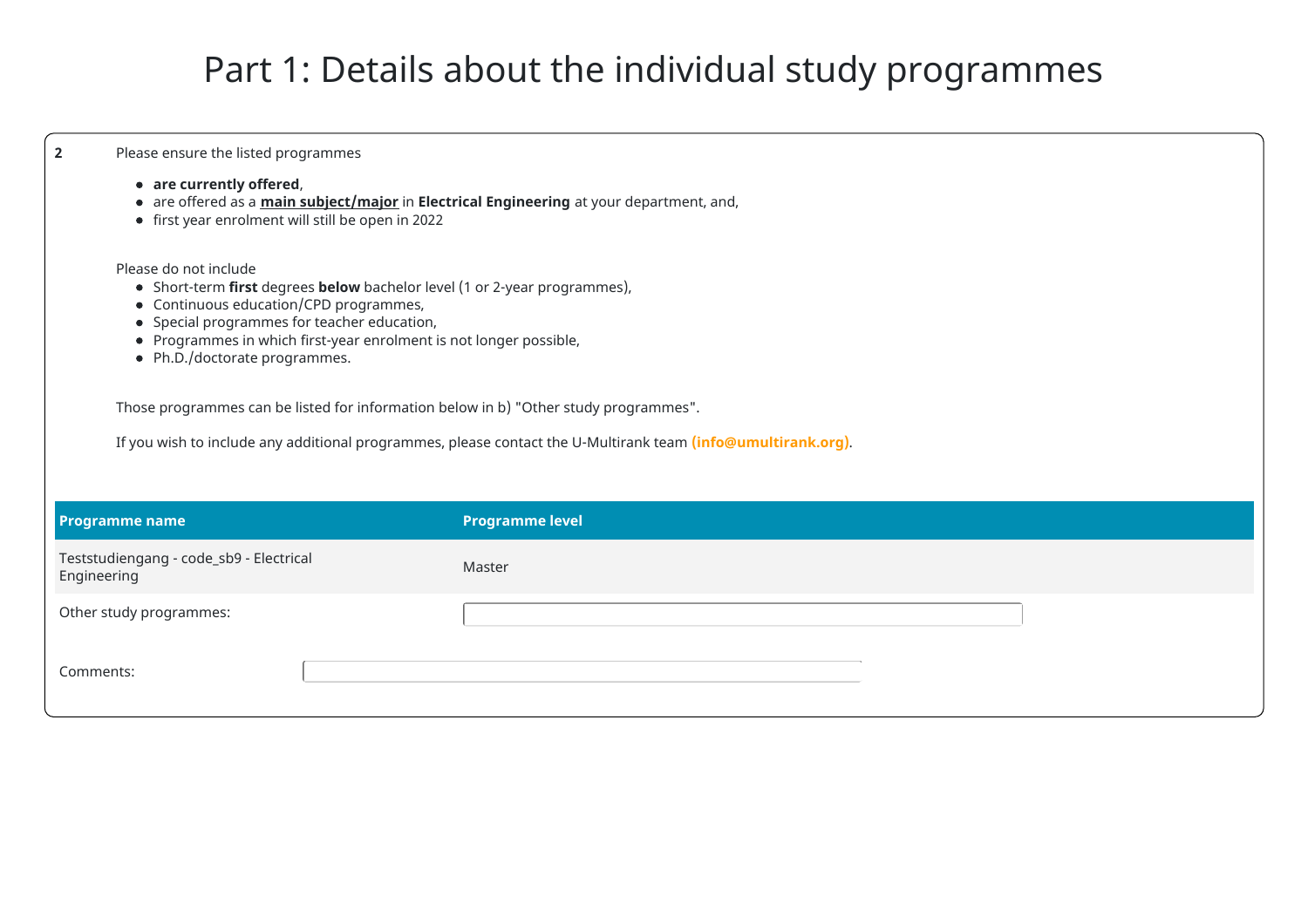| 3                                                      | Please provide the following information on the programmes. |                                             |                          |  |  |  |  |  |
|--------------------------------------------------------|-------------------------------------------------------------|---------------------------------------------|--------------------------|--|--|--|--|--|
|                                                        | <b>Programme offered since</b><br>(year)                    | <b>Standard period of study</b><br>in years | Is the programme ending? |  |  |  |  |  |
| Teststudiengang - code_sb9 - Electrical<br>Engineering |                                                             |                                             |                          |  |  |  |  |  |
| Comments:                                              |                                                             |                                             |                          |  |  |  |  |  |

| 4                                                      | Please describe the programmes according to the following characteristics:                                                                         |                  |           |  |  |  |  |  |  |
|--------------------------------------------------------|----------------------------------------------------------------------------------------------------------------------------------------------------|------------------|-----------|--|--|--|--|--|--|
|                                                        | Please refer to the regular organisation of the programme, not to special possibilities (e.g. online learning programme) due to Covid-19 pandemic. |                  |           |  |  |  |  |  |  |
|                                                        | <b>Full distance-learning programme</b><br><b>Full presence-learning programme</b><br><b>Blended learning programme</b>                            |                  |           |  |  |  |  |  |  |
| Teststudiengang - code_sb9 - Electrical<br>Engineering | Yes<br><b>No</b>                                                                                                                                   | Yes<br><b>No</b> | No<br>Yes |  |  |  |  |  |  |
| Comments:                                              |                                                                                                                                                    |                  |           |  |  |  |  |  |  |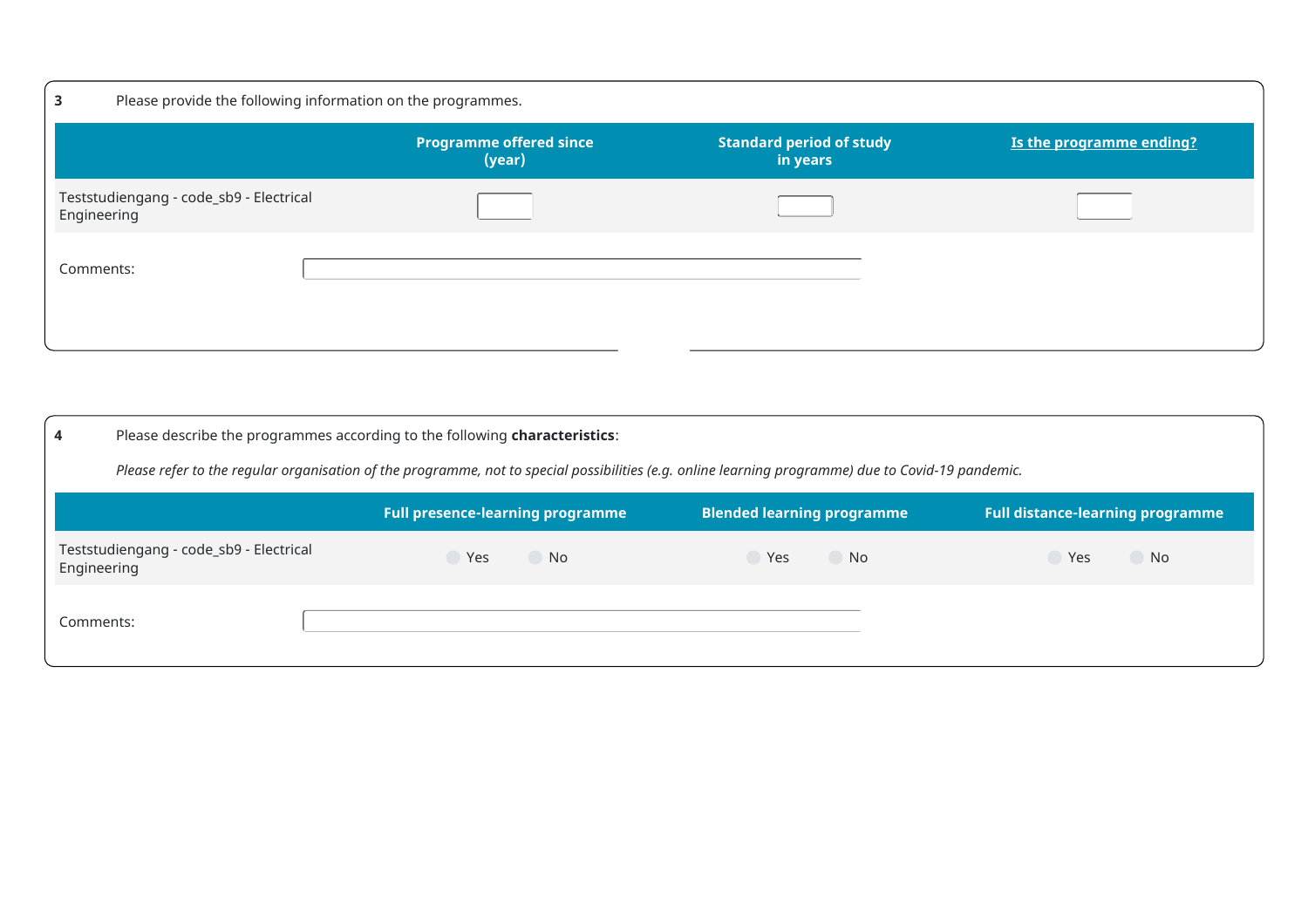| 5                                      | Please give the percentage of programmes at the department in the field Electrical Engineering that are fully offered online, on campus and of blended learning<br>before the Covid-19 pandemic and now, during the current academic term. |                              |  |  |  |  |  |  |
|----------------------------------------|--------------------------------------------------------------------------------------------------------------------------------------------------------------------------------------------------------------------------------------------|------------------------------|--|--|--|--|--|--|
| Data for this question not available   |                                                                                                                                                                                                                                            |                              |  |  |  |  |  |  |
| <b>Measure</b>                         | Incoming students in Before Covid-19 reached your country                                                                                                                                                                                  | In the current academic term |  |  |  |  |  |  |
| Percentage of teaching fully online    |                                                                                                                                                                                                                                            |                              |  |  |  |  |  |  |
| Percentage of teaching fully on campus |                                                                                                                                                                                                                                            |                              |  |  |  |  |  |  |
| Percentage of blended learning         |                                                                                                                                                                                                                                            |                              |  |  |  |  |  |  |
| Sum (should be 100%)                   |                                                                                                                                                                                                                                            |                              |  |  |  |  |  |  |
| Comments:                              |                                                                                                                                                                                                                                            |                              |  |  |  |  |  |  |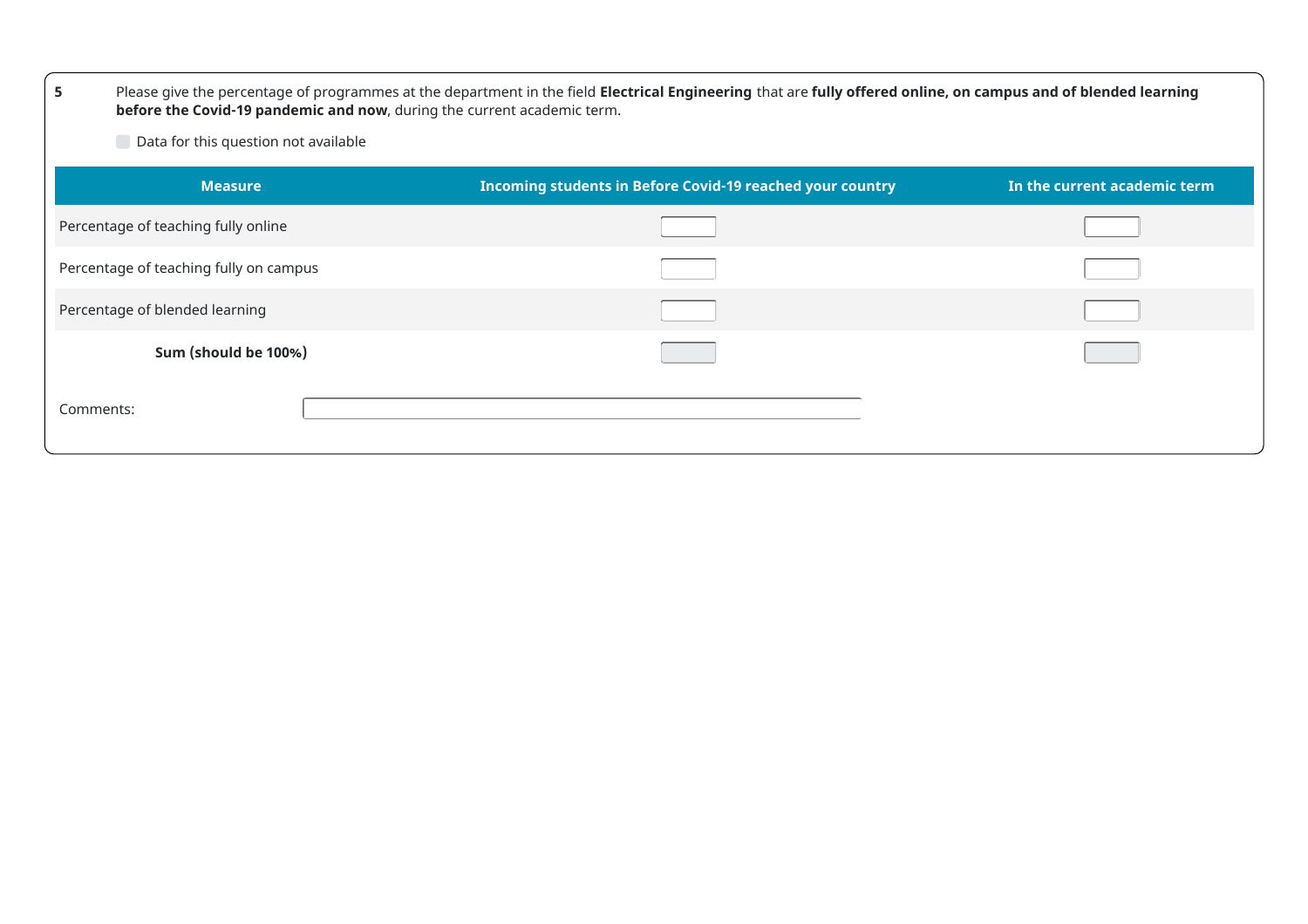|             | Editor:<br>Date of editing:                                                          |                                                                                |                                               |                                                        |                                                                                      |
|-------------|--------------------------------------------------------------------------------------|--------------------------------------------------------------------------------|-----------------------------------------------|--------------------------------------------------------|--------------------------------------------------------------------------------------|
|             |                                                                                      |                                                                                |                                               |                                                        |                                                                                      |
|             |                                                                                      |                                                                                |                                               |                                                        |                                                                                      |
|             |                                                                                      |                                                                                |                                               |                                                        |                                                                                      |
|             |                                                                                      |                                                                                |                                               |                                                        |                                                                                      |
|             |                                                                                      |                                                                                |                                               |                                                        |                                                                                      |
|             |                                                                                      |                                                                                |                                               |                                                        |                                                                                      |
| 6           |                                                                                      | Please indicate the number of students enrolled in the programmes in 2020. [?] |                                               |                                                        |                                                                                      |
|             | Data for this question not available<br>Data on international students not available |                                                                                |                                               |                                                        |                                                                                      |
|             |                                                                                      |                                                                                | <b>Number of students</b>                     |                                                        |                                                                                      |
|             |                                                                                      | <b>Total number of students</b>                                                | New enrolments/ students in<br>their 1st year | <b>International (degree-</b><br>seeking) students [?] | <b>Number of students enrolled</b><br>in internationalisation at<br>home modules [?] |
| Engineering | Teststudiengang - code_sb9 - Electrical                                              |                                                                                |                                               |                                                        |                                                                                      |
| Comments:   |                                                                                      |                                                                                |                                               |                                                        |                                                                                      |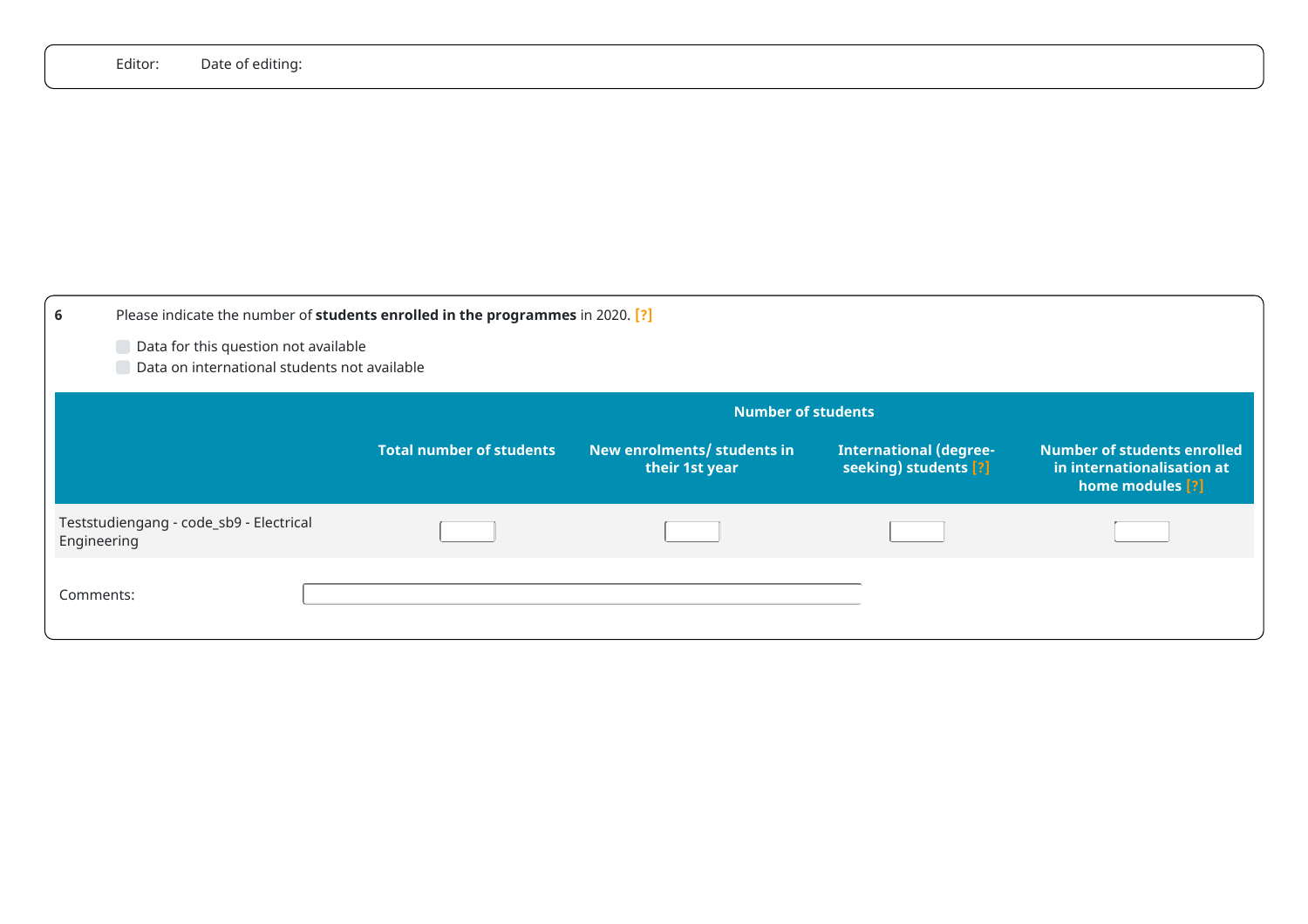| $\overline{\mathbf{z}}$ | Please indicate if admission to the programme is restricted and, if applicable, list tuition fees per year. [?] |                      |                       |                                                                            |                                                                        |                                                         |  |  |
|-------------------------|-----------------------------------------------------------------------------------------------------------------|----------------------|-----------------------|----------------------------------------------------------------------------|------------------------------------------------------------------------|---------------------------------------------------------|--|--|
|                         | No tuition fees for domestic students<br>No tuition fees for international students                             |                      |                       |                                                                            |                                                                        |                                                         |  |  |
|                         | Tuition fees per year (Please list the currency, e.g. 5000 EUR)<br><b>Restricted admission in</b><br>2020       |                      |                       |                                                                            |                                                                        |                                                         |  |  |
|                         |                                                                                                                 |                      | for domestic students | <b>Currency of tuition fee</b> Tuition fee for domestic<br><b>students</b> | <b>Currency of tuition fee</b><br>for international<br><b>students</b> | <b>Tuition fee for</b><br>international students<br>[?] |  |  |
| Engineering             | Teststudiengang - code_sb9 - Electrical                                                                         | $\bigcirc$ Yes<br>No |                       |                                                                            |                                                                        |                                                         |  |  |
| Comments:               |                                                                                                                 |                      |                       |                                                                            |                                                                        |                                                         |  |  |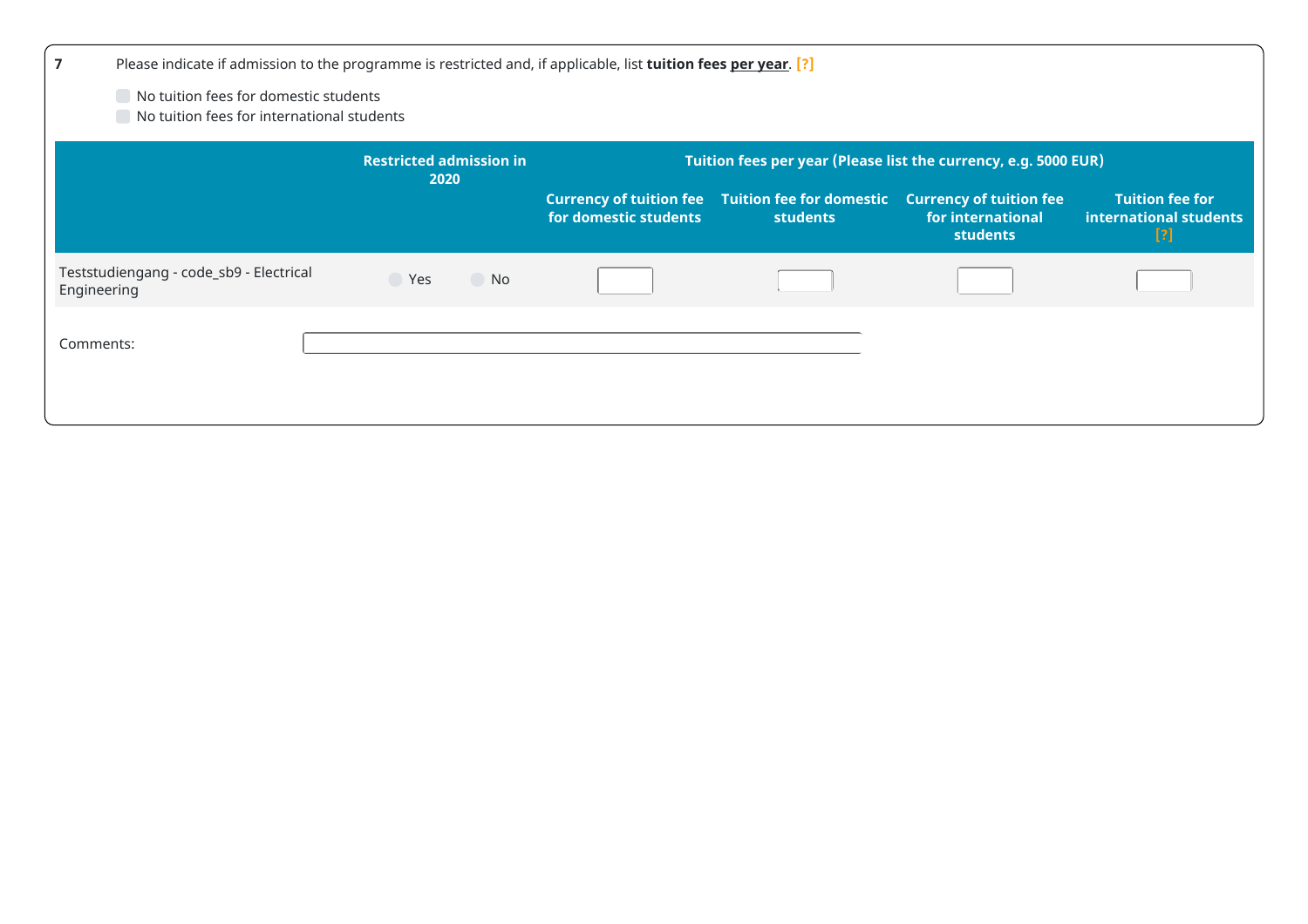| 8                                                      | Please indicate the amount of different teaching forms of the current curriculum for mandatory courses in per cent. [?] |                                                                              |                                                                          |                                                                                     |              |                                     |                       |
|--------------------------------------------------------|-------------------------------------------------------------------------------------------------------------------------|------------------------------------------------------------------------------|--------------------------------------------------------------------------|-------------------------------------------------------------------------------------|--------------|-------------------------------------|-----------------------|
| Data for this question not available                   |                                                                                                                         |                                                                              |                                                                          |                                                                                     |              |                                     |                       |
|                                                        |                                                                                                                         |                                                                              | <b>Mandatory courses</b>                                                 |                                                                                     |              | <b>Sum teaching</b><br><b>forms</b> | Data not<br>available |
|                                                        | <b>Lectures</b>                                                                                                         | <b>Small group</b><br>teaching<br>(e.g.seminars,<br>tutorials,<br>colloquia) | <b>Student projects</b><br>(e.g. internship,<br>independent<br>research) | Internships,<br>work<br>placements (as<br>formal part of<br>the study<br>programme) | <b>Other</b> |                                     |                       |
| Teststudiengang - code_sb9 - Electrical<br>Engineering |                                                                                                                         |                                                                              |                                                                          |                                                                                     |              |                                     |                       |
| Comments:                                              |                                                                                                                         |                                                                              |                                                                          |                                                                                     |              |                                     |                       |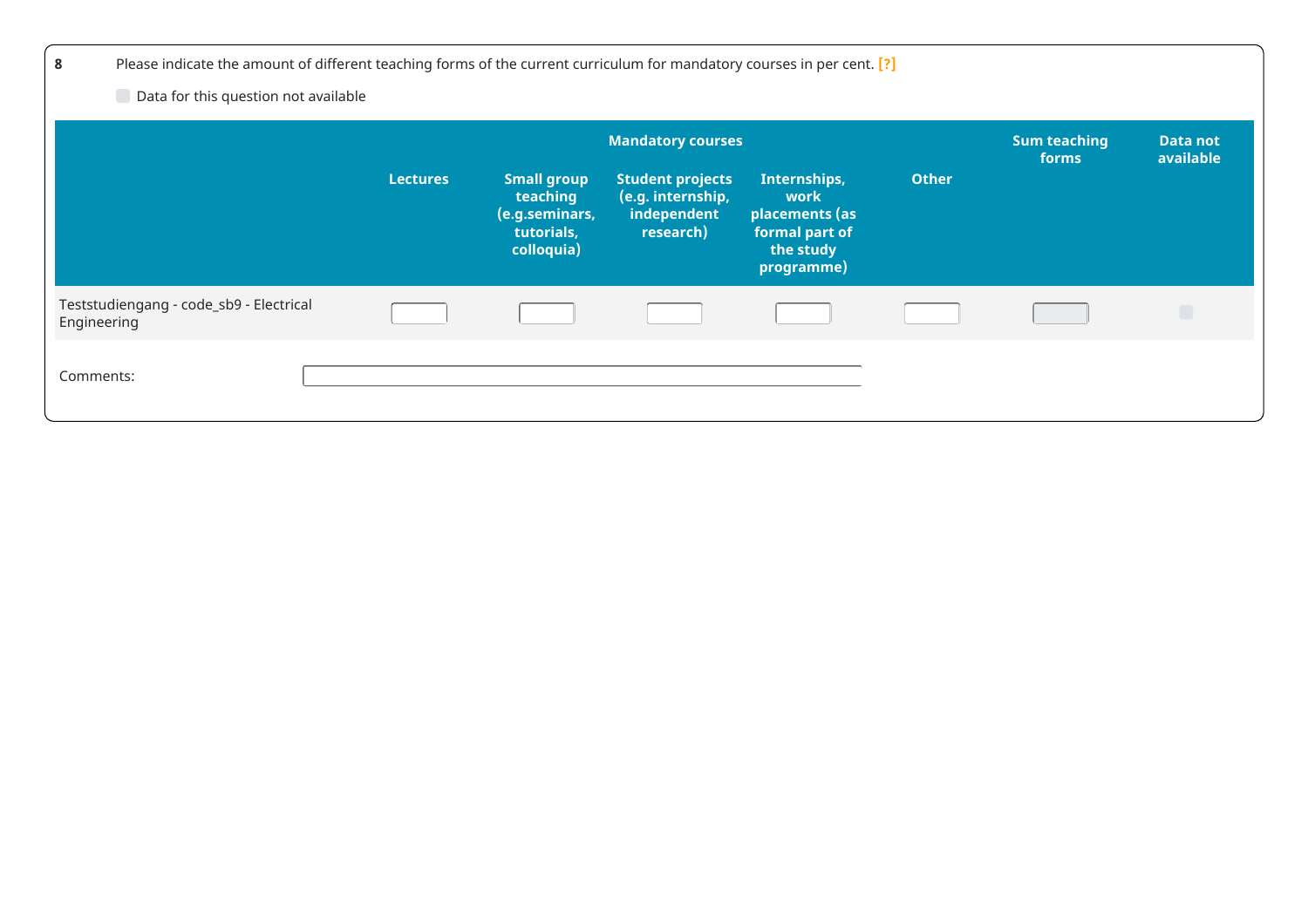| 9<br>working week.                                                                                                                      | Please give details on periods of internships / work experience and other projects work outside higher education integrated in the programmes. Please refer to full |                   |                          |                   |  |  |  |  |
|-----------------------------------------------------------------------------------------------------------------------------------------|---------------------------------------------------------------------------------------------------------------------------------------------------------------------|-------------------|--------------------------|-------------------|--|--|--|--|
|                                                                                                                                         | Data for this question not available                                                                                                                                |                   |                          |                   |  |  |  |  |
| <b>Internships/periods of work experience [?]</b><br>Other projects outside HEI (e.g. business / private / public<br>organisations) [?] |                                                                                                                                                                     |                   |                          |                   |  |  |  |  |
|                                                                                                                                         | <b>Duration in weeks</b>                                                                                                                                            | <b>Mandatory?</b> | <b>Duration in weeks</b> | <b>Mandatory?</b> |  |  |  |  |
| Teststudiengang - code_sb9 - Electrical<br>Engineering                                                                                  |                                                                                                                                                                     |                   |                          |                   |  |  |  |  |
| Comments:                                                                                                                               |                                                                                                                                                                     |                   |                          |                   |  |  |  |  |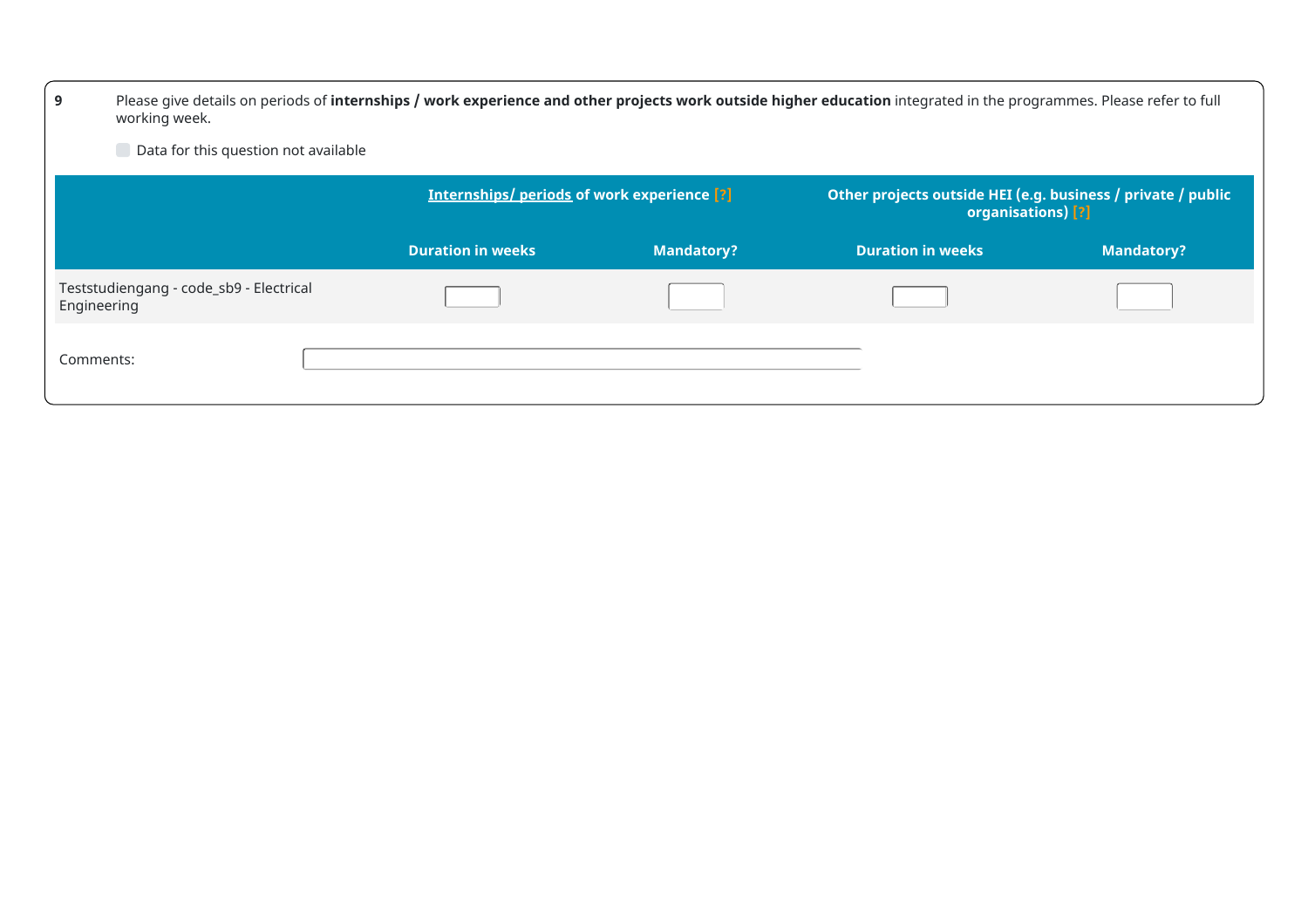| 10                                                                                                                                                                    | Please describe the international orientation of the programmes with regard to the inclusion of stays abroad for your own students (incl. internships abroad) [?]. Please<br>indicate if there are joint, dual or double study programmes [?] with foreign partner institutions. |                                                                                                                                                                                  |  |  |  |  |  |
|-----------------------------------------------------------------------------------------------------------------------------------------------------------------------|----------------------------------------------------------------------------------------------------------------------------------------------------------------------------------------------------------------------------------------------------------------------------------|----------------------------------------------------------------------------------------------------------------------------------------------------------------------------------|--|--|--|--|--|
| Data for this question not available                                                                                                                                  |                                                                                                                                                                                                                                                                                  |                                                                                                                                                                                  |  |  |  |  |  |
|                                                                                                                                                                       | <b>International orientation of the programmes</b>                                                                                                                                                                                                                               |                                                                                                                                                                                  |  |  |  |  |  |
| Joint/Double/Dual degree programme<br><b>Study period</b><br>Most relevant foreign partner institutions for<br>exchange (max 5)<br>abroad<br>(minimum of 3<br>months) |                                                                                                                                                                                                                                                                                  |                                                                                                                                                                                  |  |  |  |  |  |
| Teststudiengang - code_sb9 - Electrical<br>Engineering                                                                                                                |                                                                                                                                                                                                                                                                                  | No, it is not a joint/double/dual degree<br>programme<br>Yes, it is a joint/double/dual degree as<br>regular degree<br>Yes, as an option to obtain a<br>joint/double/dual degree |  |  |  |  |  |
| Comments:                                                                                                                                                             |                                                                                                                                                                                                                                                                                  |                                                                                                                                                                                  |  |  |  |  |  |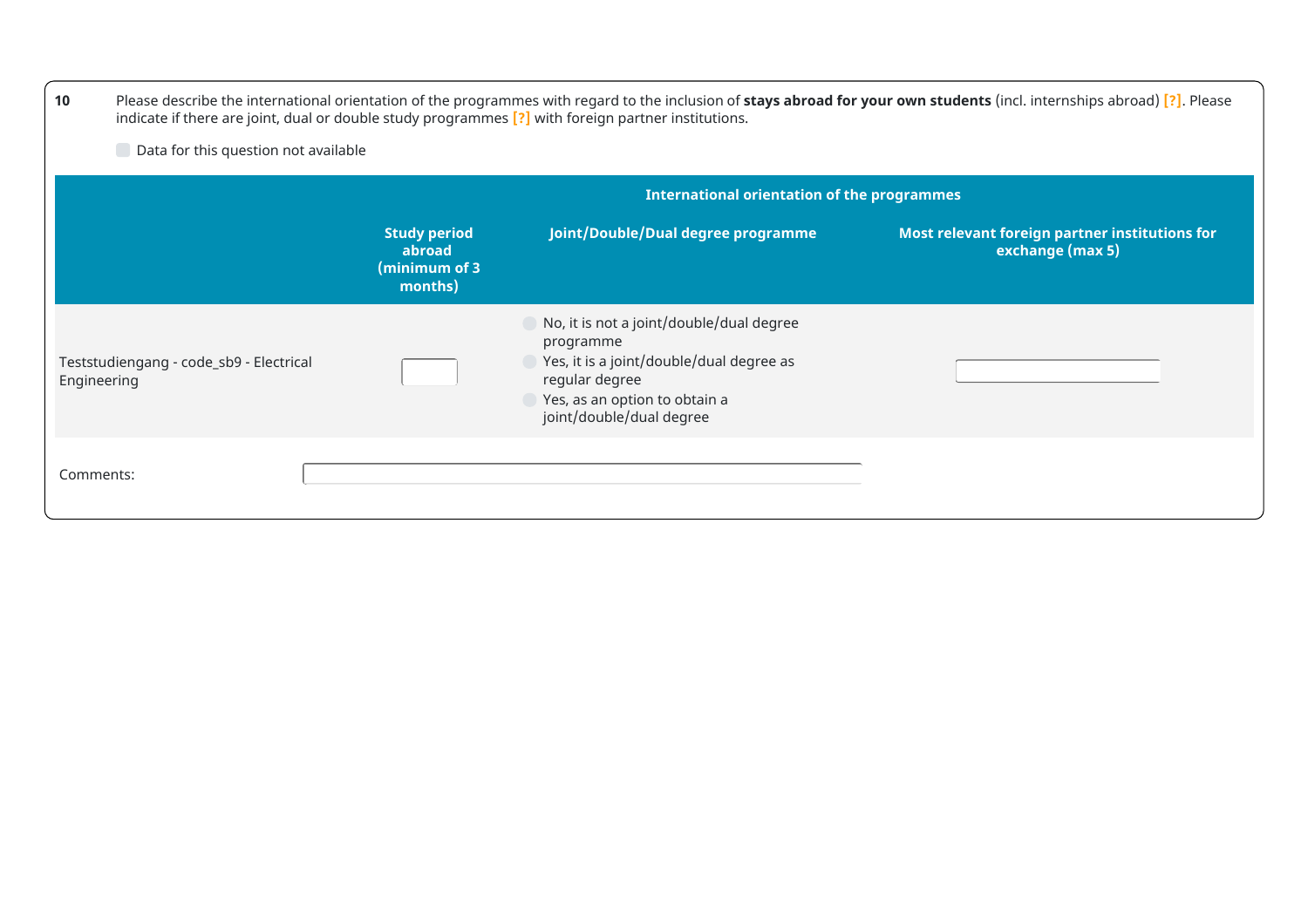| 11         | International exchange students:<br>Please provide information on international student exchanges at your department in Electrical Engineering during 2020.<br>Please only enter the number of student exchanges that have actually taken place, although the Covid-19 pandemic might have prevented some exchanges.<br>Data for this question not available |                      |                             |  |  |
|------------|--------------------------------------------------------------------------------------------------------------------------------------------------------------------------------------------------------------------------------------------------------------------------------------------------------------------------------------------------------------|----------------------|-----------------------------|--|--|
|            | <b>Number of exchange students</b>                                                                                                                                                                                                                                                                                                                           |                      |                             |  |  |
|            |                                                                                                                                                                                                                                                                                                                                                              | Sent out [?]<br>2020 | <b>Incoming [?]</b><br>2020 |  |  |
| programmes | In <b>physical</b> international exchange                                                                                                                                                                                                                                                                                                                    |                      |                             |  |  |
|            | In virtual international classrooms [?]                                                                                                                                                                                                                                                                                                                      |                      |                             |  |  |
| Comments:  |                                                                                                                                                                                                                                                                                                                                                              |                      |                             |  |  |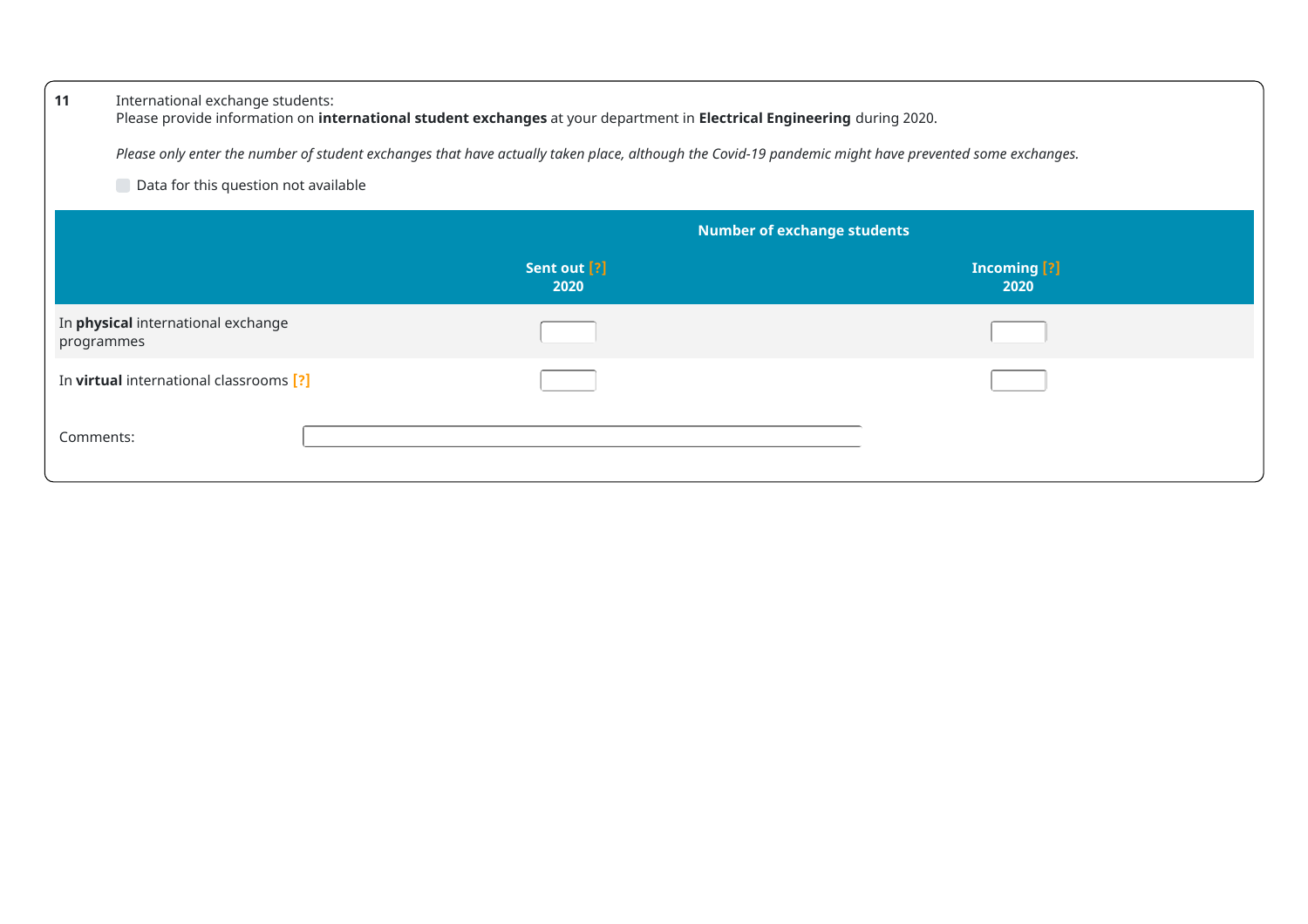| 12          | Please provide information on teaching in a foreign language. Please indicate if the study programme as such is offered entirely in a foreign language (either regularly<br>or as an option). If not please indicate the number of mandatory courses in total and the number of mandatory courses which are also delivered in a foreign language.<br>Please refer to the year 2020. |                                                           |                                                          |                                                                                    |  |
|-------------|-------------------------------------------------------------------------------------------------------------------------------------------------------------------------------------------------------------------------------------------------------------------------------------------------------------------------------------------------------------------------------------|-----------------------------------------------------------|----------------------------------------------------------|------------------------------------------------------------------------------------|--|
|             | Data on mandatory courses not available                                                                                                                                                                                                                                                                                                                                             |                                                           |                                                          |                                                                                    |  |
|             |                                                                                                                                                                                                                                                                                                                                                                                     | Study programme is offered entirely in a foreign language |                                                          | If not completely in a foreign language:                                           |  |
|             |                                                                                                                                                                                                                                                                                                                                                                                     |                                                           | a) Total number of mandatory<br>courses in the programme | b) Number of mandatory<br>courses which are delivered in a<br>foreign language [?] |  |
| Engineering | Teststudiengang - code_sb9 - Electrical                                                                                                                                                                                                                                                                                                                                             |                                                           |                                                          |                                                                                    |  |
| Comments:   |                                                                                                                                                                                                                                                                                                                                                                                     |                                                           |                                                          |                                                                                    |  |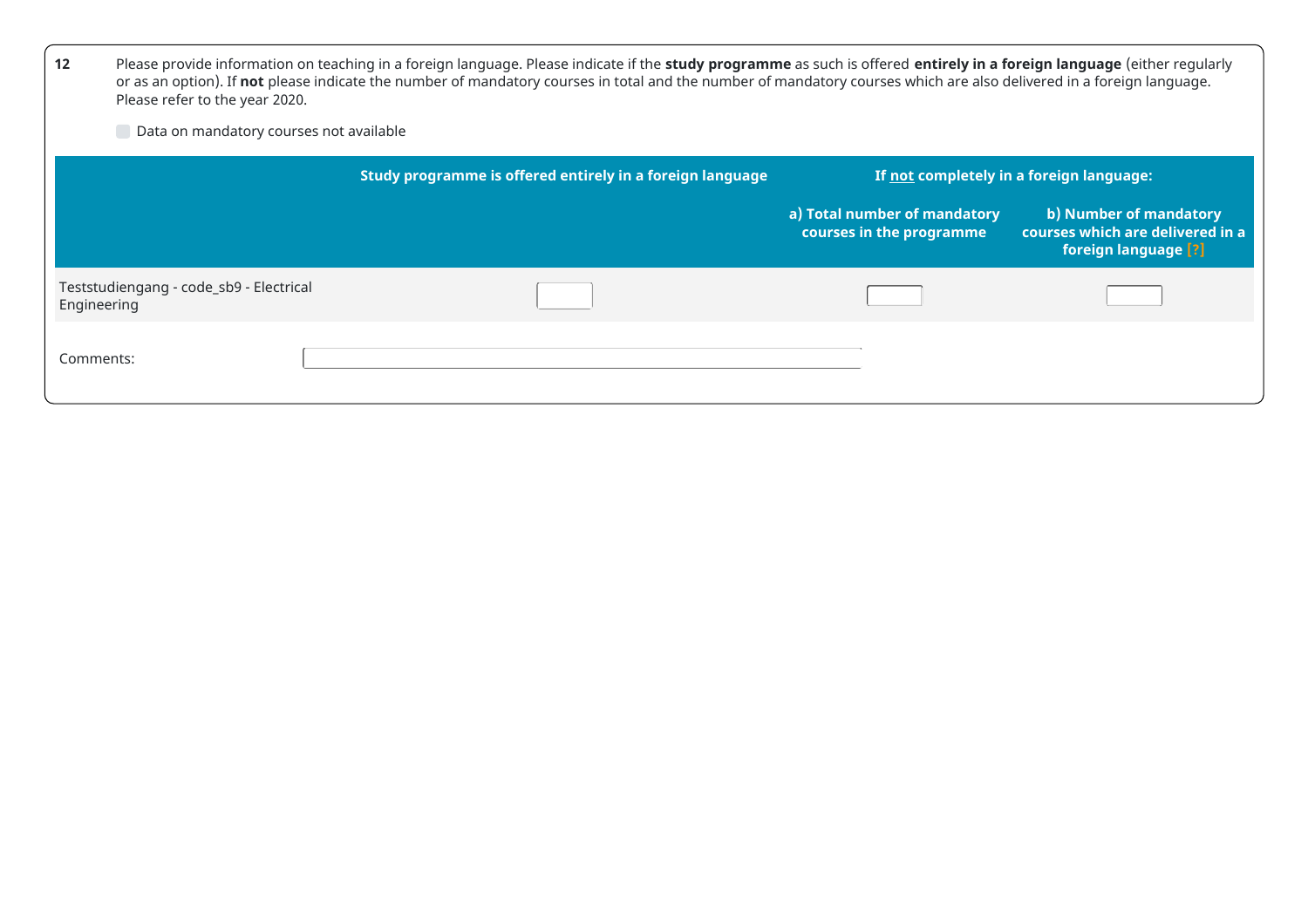#### **13 Special features of the study programmes:**

Please describe (max. 600 characters) the special characteristics of the study programmes (foci, areas of specialisation, relevance of research, practical relevance, interdisciplinary orientation, etc.).

Teststudiengang - code\_sb9 - Electrical Engineering

Comments: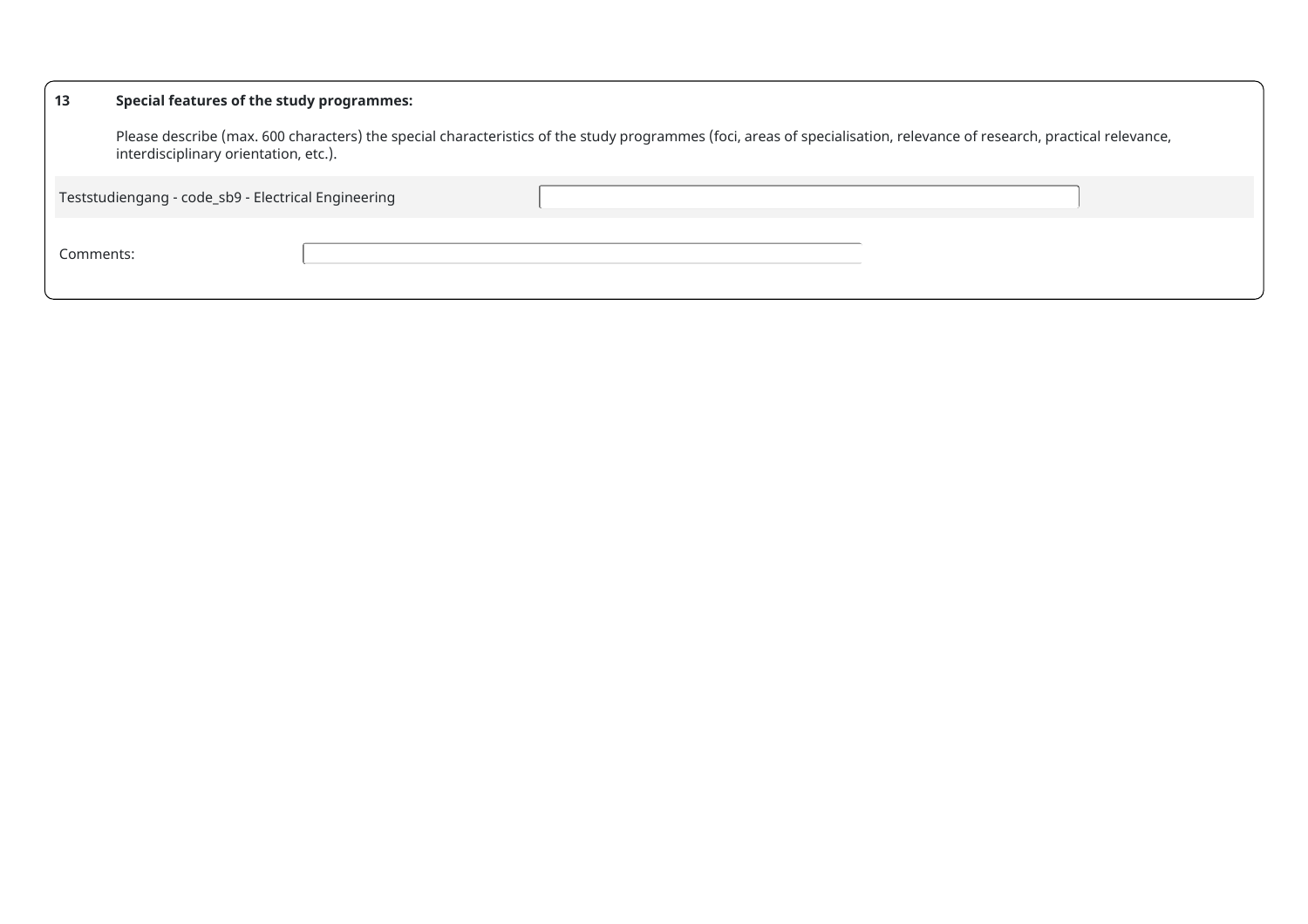| Editor:<br>Date of editing:                                            |                                                                                                                                                                                            |                                             |                                      |  |  |  |
|------------------------------------------------------------------------|--------------------------------------------------------------------------------------------------------------------------------------------------------------------------------------------|---------------------------------------------|--------------------------------------|--|--|--|
|                                                                        |                                                                                                                                                                                            |                                             |                                      |  |  |  |
|                                                                        |                                                                                                                                                                                            |                                             |                                      |  |  |  |
|                                                                        |                                                                                                                                                                                            |                                             |                                      |  |  |  |
| 14<br>(excl. PhD), not only to those listed in this questionnaire! [?] | Please indicate the total number of degrees issued (graduates) by your department in Electrical Engineering by degree level. Please refer to all degree programmes                         |                                             |                                      |  |  |  |
|                                                                        | Data for this question not available<br>Institution does not offer Bachelor programmes in Electrical Engineering<br>Institution does not offer Master programmes in Electrical Engineering |                                             |                                      |  |  |  |
|                                                                        | 2018                                                                                                                                                                                       | 2019                                        | 2020                                 |  |  |  |
|                                                                        |                                                                                                                                                                                            |                                             |                                      |  |  |  |
|                                                                        | <b>Number of degrees issued (graduates)</b>                                                                                                                                                | <b>Number of degrees issued (graduates)</b> | Number of degrees issued (graduates) |  |  |  |
| Bachelor/ undergraduate                                                |                                                                                                                                                                                            |                                             |                                      |  |  |  |
| thereof female graduates                                               |                                                                                                                                                                                            |                                             |                                      |  |  |  |
| Master/ postgraduate                                                   |                                                                                                                                                                                            |                                             |                                      |  |  |  |
| thereof female graduates                                               |                                                                                                                                                                                            |                                             |                                      |  |  |  |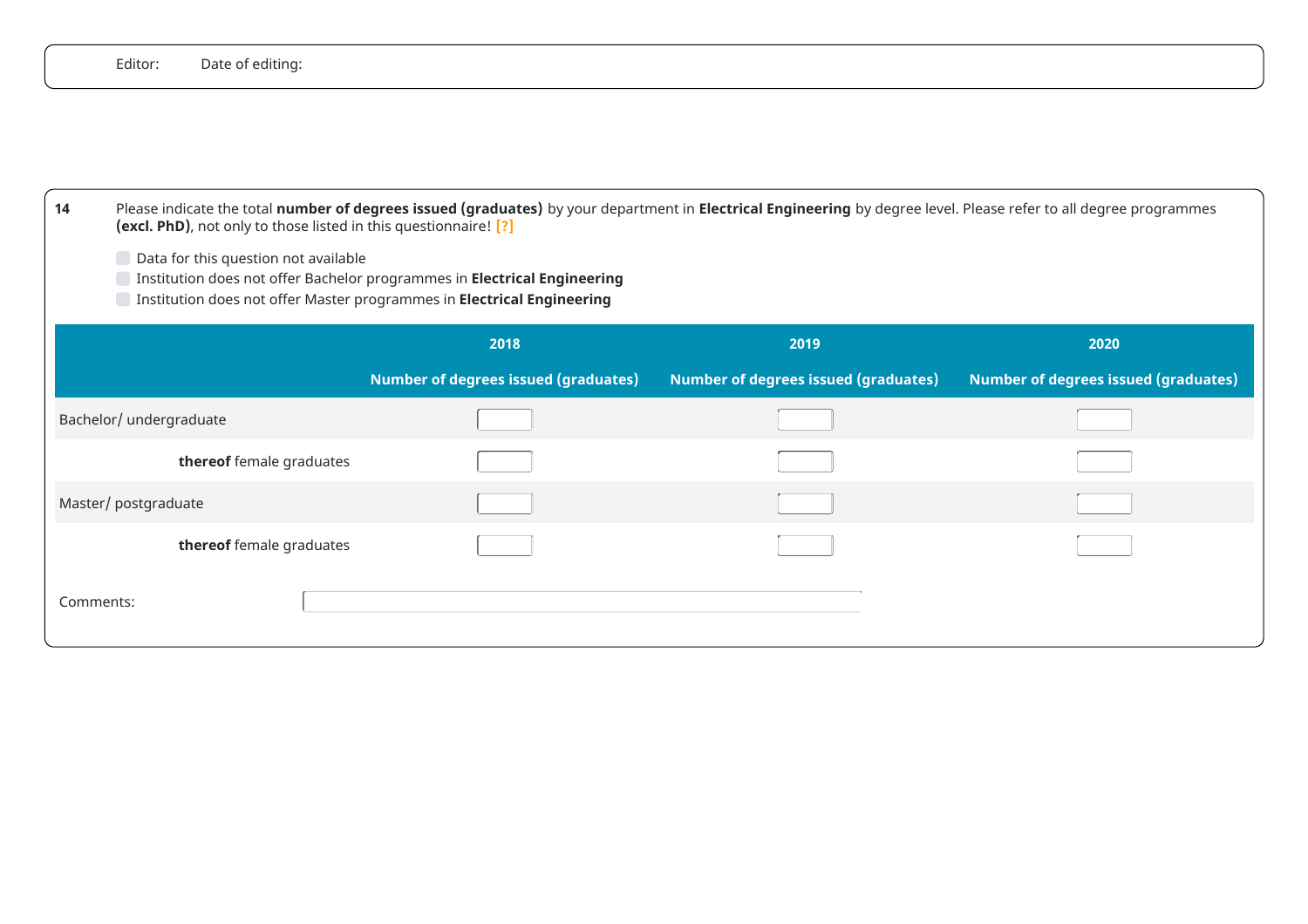| 15          | Please indicate for each programme the number of degrees issued (graduates) and the number of those graduating within the standard period of completion (as<br>indicated in question 3) of the specific programme. [?] |              |                                                |              |                                                |              |                                                |                                                 |
|-------------|------------------------------------------------------------------------------------------------------------------------------------------------------------------------------------------------------------------------|--------------|------------------------------------------------|--------------|------------------------------------------------|--------------|------------------------------------------------|-------------------------------------------------|
|             | Data for this question not available<br>Data on degrees within standard period not available                                                                                                                           |              |                                                |              |                                                |              |                                                |                                                 |
|             |                                                                                                                                                                                                                        |              | 2018                                           |              | 2019                                           |              | 2020                                           | <b>Please tick if there</b><br>are no graduates |
|             |                                                                                                                                                                                                                        |              | <b>Number of degrees issued</b><br>(graduates) |              | <b>Number of degrees issued</b><br>(graduates) |              | <b>Number of degrees issued</b><br>(graduates) | yet in this<br>programme                        |
|             |                                                                                                                                                                                                                        | <b>Total</b> | <b>Within standard</b><br>period [?]           | <b>Total</b> | <b>Within standard</b><br>period               | <b>Total</b> | <b>Within standard</b><br>period               |                                                 |
| Engineering | Teststudiengang - code_sb9 - Electrical                                                                                                                                                                                |              |                                                |              |                                                |              |                                                | $\Box$                                          |
| Comments:   |                                                                                                                                                                                                                        |              |                                                |              |                                                |              |                                                |                                                 |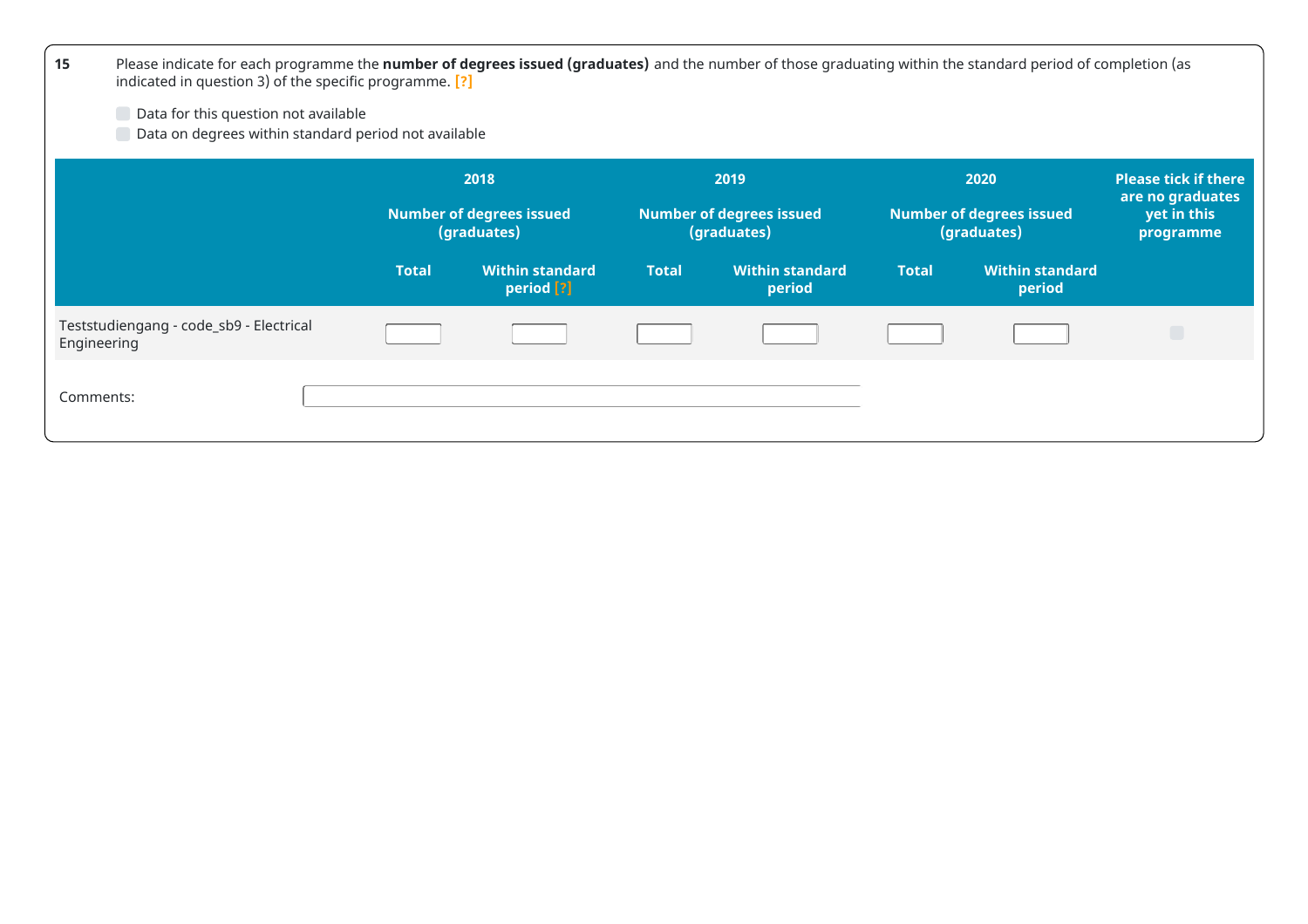| 16                                                     | Please indicate the percentage of 2018 graduates who were unemployed 18 months after graduation. Exclude those that continued their Higher Education studies. If no<br>data for the 2018 cohort exists, please indicate to which cohort you are referring. [?] |            |                         |        |                                                          |                            |                              |                       |                                                                      |                                      |
|--------------------------------------------------------|----------------------------------------------------------------------------------------------------------------------------------------------------------------------------------------------------------------------------------------------------------------|------------|-------------------------|--------|----------------------------------------------------------|----------------------------|------------------------------|-----------------------|----------------------------------------------------------------------|--------------------------------------|
|                                                        | If no definite data are available, please specify the range that fits best your situation. [?]                                                                                                                                                                 |            |                         |        |                                                          |                            |                              |                       |                                                                      |                                      |
| Data for this question not available                   |                                                                                                                                                                                                                                                                |            |                         |        |                                                          |                            |                              |                       |                                                                      |                                      |
|                                                        | Percentage                                                                                                                                                                                                                                                     |            |                         |        | If you do not have definite numbers, choose an interval: |                            |                              |                       | If data relate to<br>a period other                                  | <b>Cohort year</b><br>(if other than |
|                                                        |                                                                                                                                                                                                                                                                | 0%         | <b>Above 0</b><br>to 5% | to 10% | Above 5 Above 10<br>to 25%                               | <b>More</b><br>than<br>25% | <b>Not</b><br>avail-<br>able | <b>Clear</b><br>range | than 18 months,<br>please indicate<br>the months after<br>graduation | 2018)                                |
| Teststudiengang - code_sb9 - Electrical<br>Engineering | $\%$                                                                                                                                                                                                                                                           | $\bigcirc$ |                         |        |                                                          |                            |                              |                       |                                                                      |                                      |
| Comments:                                              |                                                                                                                                                                                                                                                                |            |                         |        |                                                          |                            |                              |                       |                                                                      |                                      |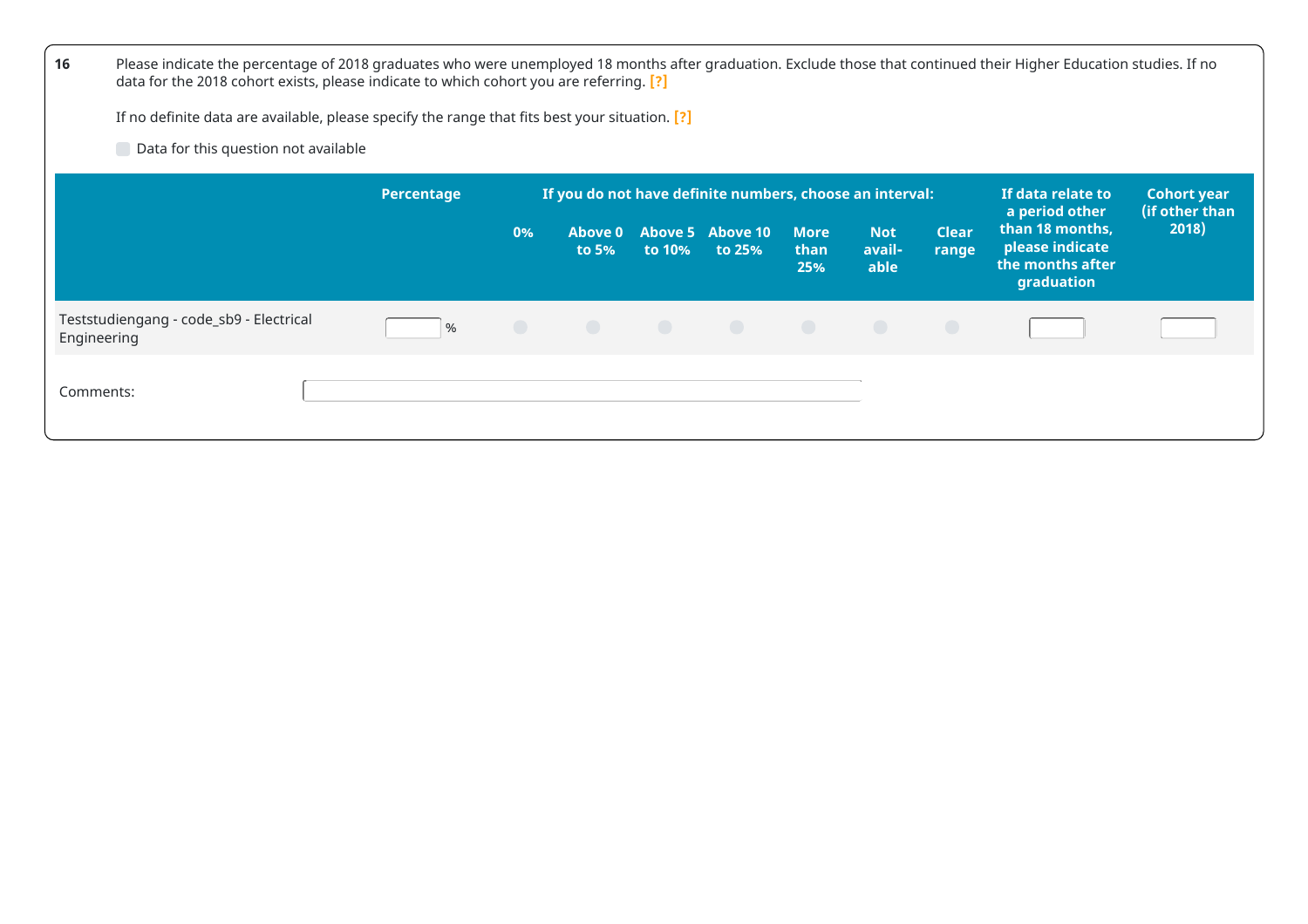| 17<br>Please indicate the percentage of 2018 graduates working in the region 18 months after graduation. If no data for the 2018 cohort exists, please indicate the cohort you are<br>referring to. [?] |            |            |        |                                     |                                                          |                            |                              |                       |                                                 |                                      |
|---------------------------------------------------------------------------------------------------------------------------------------------------------------------------------------------------------|------------|------------|--------|-------------------------------------|----------------------------------------------------------|----------------------------|------------------------------|-----------------------|-------------------------------------------------|--------------------------------------|
| If no exact data are available, please specify the range that describes best your situation. [?]                                                                                                        |            |            |        |                                     |                                                          |                            |                              |                       |                                                 |                                      |
| Data for this question not available                                                                                                                                                                    |            |            |        |                                     |                                                          |                            |                              |                       |                                                 |                                      |
|                                                                                                                                                                                                         | Percentage |            |        |                                     | If you do not have definite numbers, choose an interval: |                            |                              |                       | If a period other<br>than 18 months,            | <b>Cohort year</b><br>(if other than |
|                                                                                                                                                                                                         |            | 0%         | to 25% | Above 0 Above 25 Above 50<br>to 50% | to 75%                                                   | <b>More</b><br>than<br>75% | <b>Not</b><br>avail-<br>able | <b>Clear</b><br>range | please indicate x<br>months after<br>graduation | 2018)                                |
| Teststudiengang - code_sb9 - Electrical<br>Engineering                                                                                                                                                  | $\%$       | $\bigcirc$ |        |                                     | <b>.</b>                                                 |                            |                              |                       |                                                 |                                      |
| Comments:                                                                                                                                                                                               |            |            |        |                                     |                                                          |                            |                              |                       |                                                 |                                      |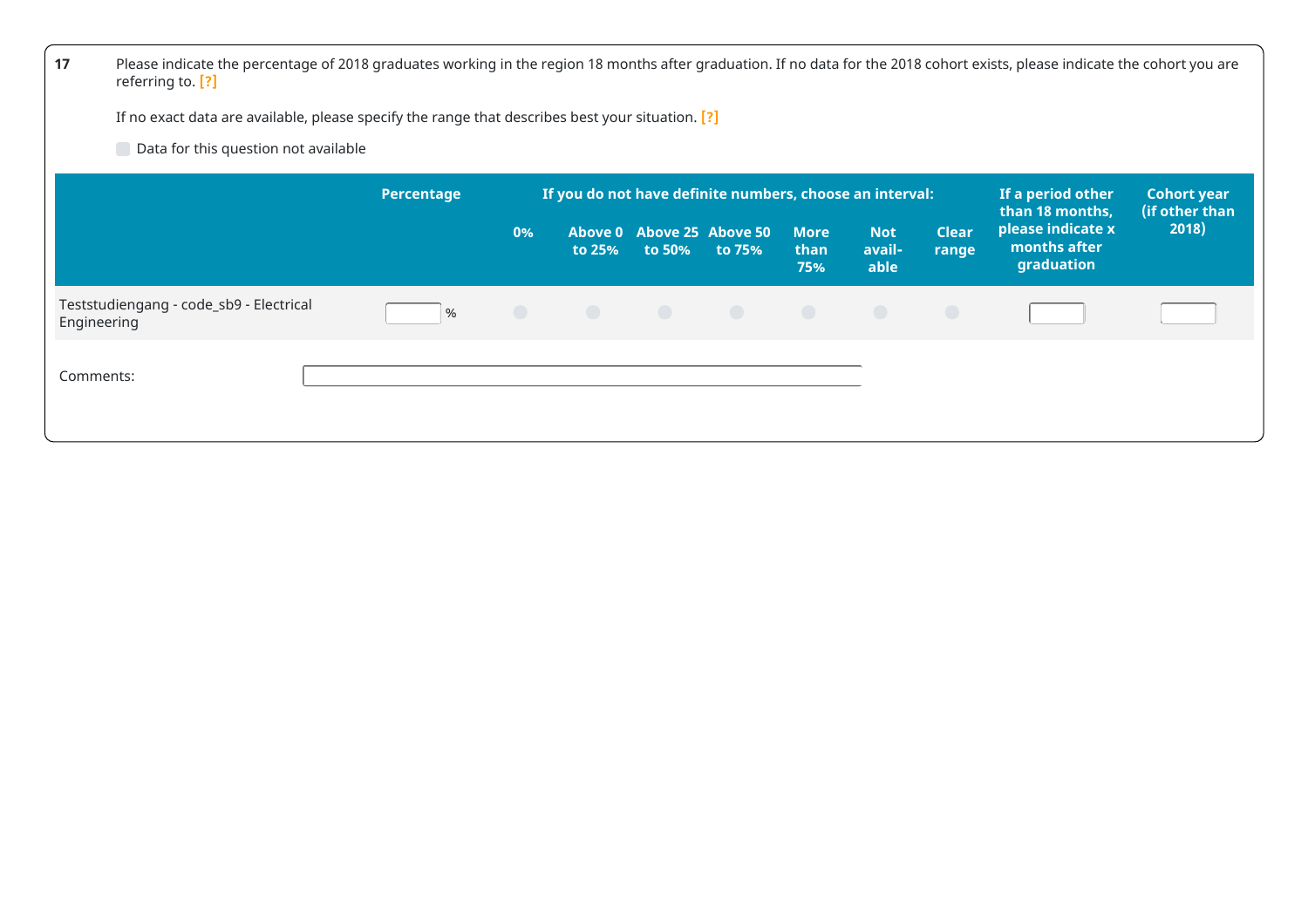| 18                                                   | Please indicate the full-time equivalent (fte) numbers of academic staff in Electrical Engineering (professors and other academic staff) employed in your department in<br>the years 2018 to 2020. [?] |                                                                                                                |                                                                          |                         |  |
|------------------------------------------------------|--------------------------------------------------------------------------------------------------------------------------------------------------------------------------------------------------------|----------------------------------------------------------------------------------------------------------------|--------------------------------------------------------------------------|-------------------------|--|
|                                                      |                                                                                                                                                                                                        | Please ensure that the calculated sum for "total academic staff" reflects your total academic staff correctly. |                                                                          |                         |  |
| Data for this question not available                 |                                                                                                                                                                                                        |                                                                                                                |                                                                          |                         |  |
|                                                      |                                                                                                                                                                                                        |                                                                                                                | <b>Full-time equivalent</b><br>academics staff in Electrical Engineering |                         |  |
|                                                      |                                                                                                                                                                                                        | 2018<br><b>December</b>                                                                                        | 2019<br><b>December</b>                                                  | 2020<br><b>December</b> |  |
| Staff involved in teaching and research [?]          |                                                                                                                                                                                                        |                                                                                                                |                                                                          |                         |  |
| Staff only involved in teaching<br>(no research) [?] |                                                                                                                                                                                                        |                                                                                                                |                                                                          |                         |  |
| Staff only involved in research<br>(no teaching) [?] |                                                                                                                                                                                                        |                                                                                                                |                                                                          |                         |  |
| Total academic staff                                 |                                                                                                                                                                                                        |                                                                                                                |                                                                          |                         |  |
|                                                      | thereof doctoral candidates<br>counted as staff [?]                                                                                                                                                    |                                                                                                                |                                                                          |                         |  |
| Comments:                                            |                                                                                                                                                                                                        |                                                                                                                |                                                                          |                         |  |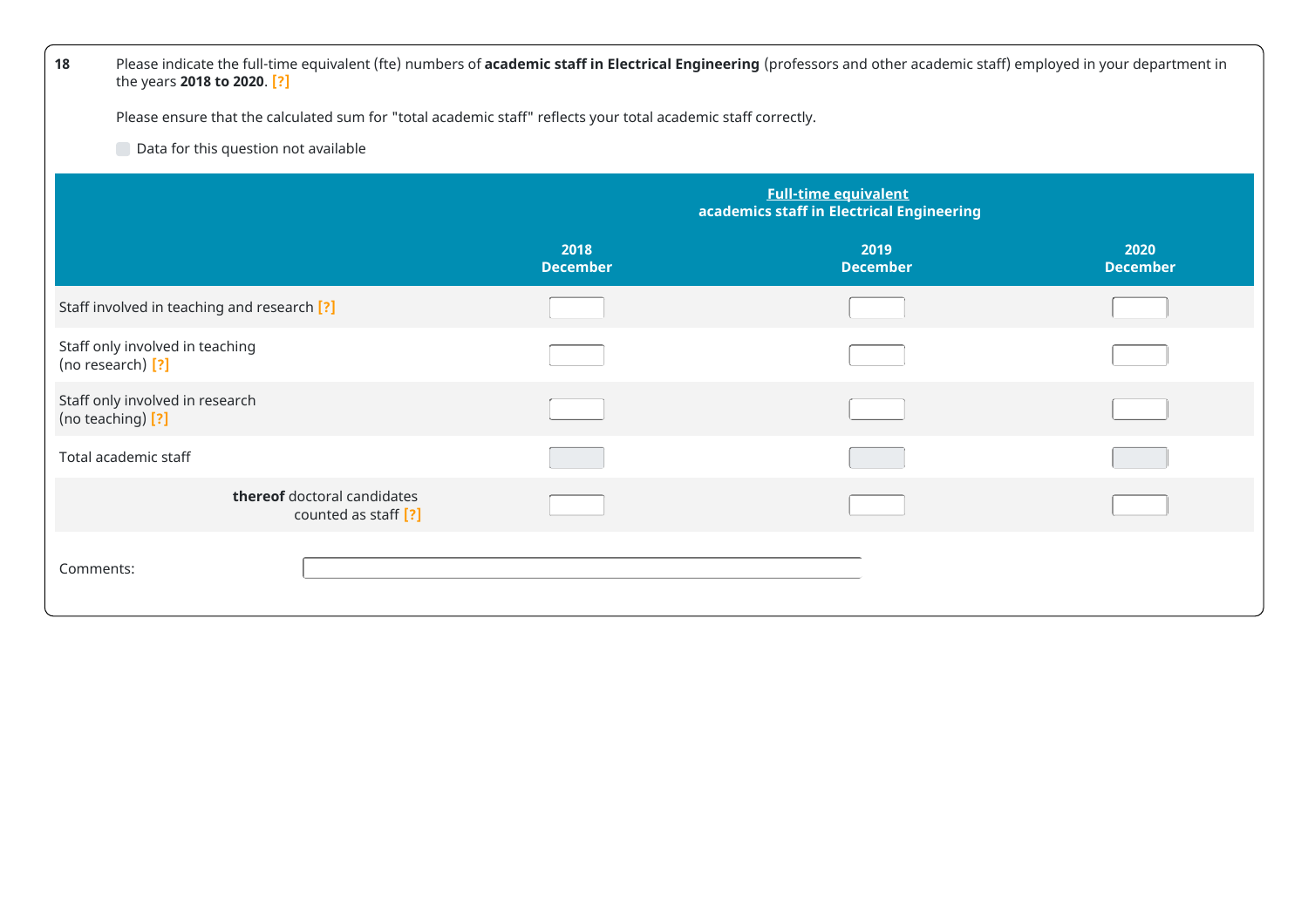| 19           | Please give the head count number of academic staff in Electrical Engineering in December 2020. [?] |                                       |                    |  |  |
|--------------|-----------------------------------------------------------------------------------------------------|---------------------------------------|--------------------|--|--|
|              | Data for the whole question not available                                                           |                                       |                    |  |  |
|              |                                                                                                     | <b>Academic staff</b><br>(head count) |                    |  |  |
| (head count) | <b>Total Number</b>                                                                                 |                                       | Data not available |  |  |
|              | thereof female                                                                                      |                                       | Data not available |  |  |
|              | thereof with a completed doctorate degree                                                           |                                       | Data not available |  |  |
|              | thereof with a foreign citizenship                                                                  |                                       | Data not available |  |  |
|              | thereof doctoral candidates                                                                         |                                       | Data not available |  |  |
| Comments:    |                                                                                                     |                                       |                    |  |  |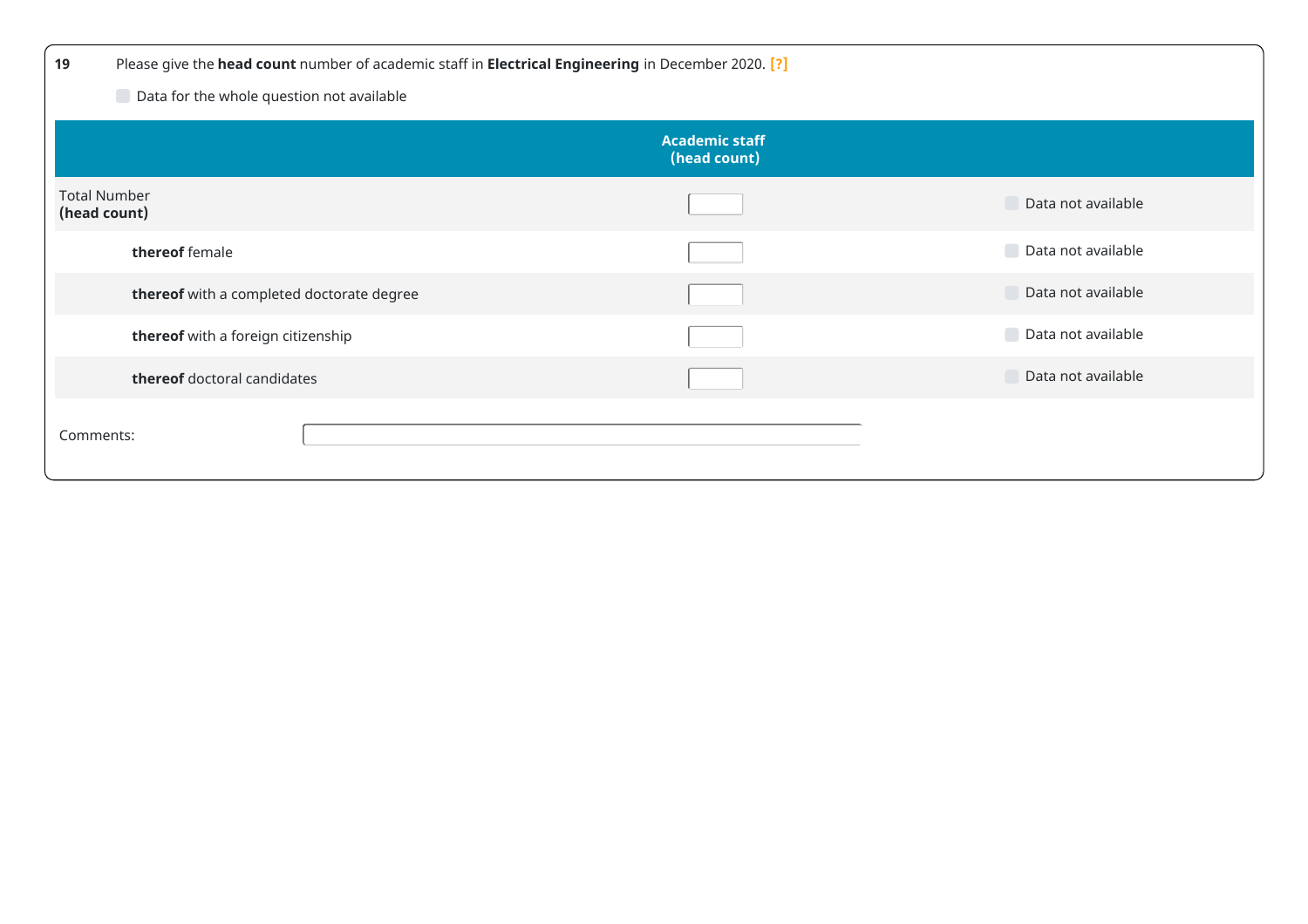| 20        | Please give the percentage of classes/courses delivered by external "practitioners" from [?] outside of higher education related to the number of courses/classes in total<br>(latest academic/calendar year). |
|-----------|----------------------------------------------------------------------------------------------------------------------------------------------------------------------------------------------------------------|
|           | Data for this question not available                                                                                                                                                                           |
|           | Courses delivered by practitioners outside of higher education in %<br>%                                                                                                                                       |
| Comments: |                                                                                                                                                                                                                |
|           |                                                                                                                                                                                                                |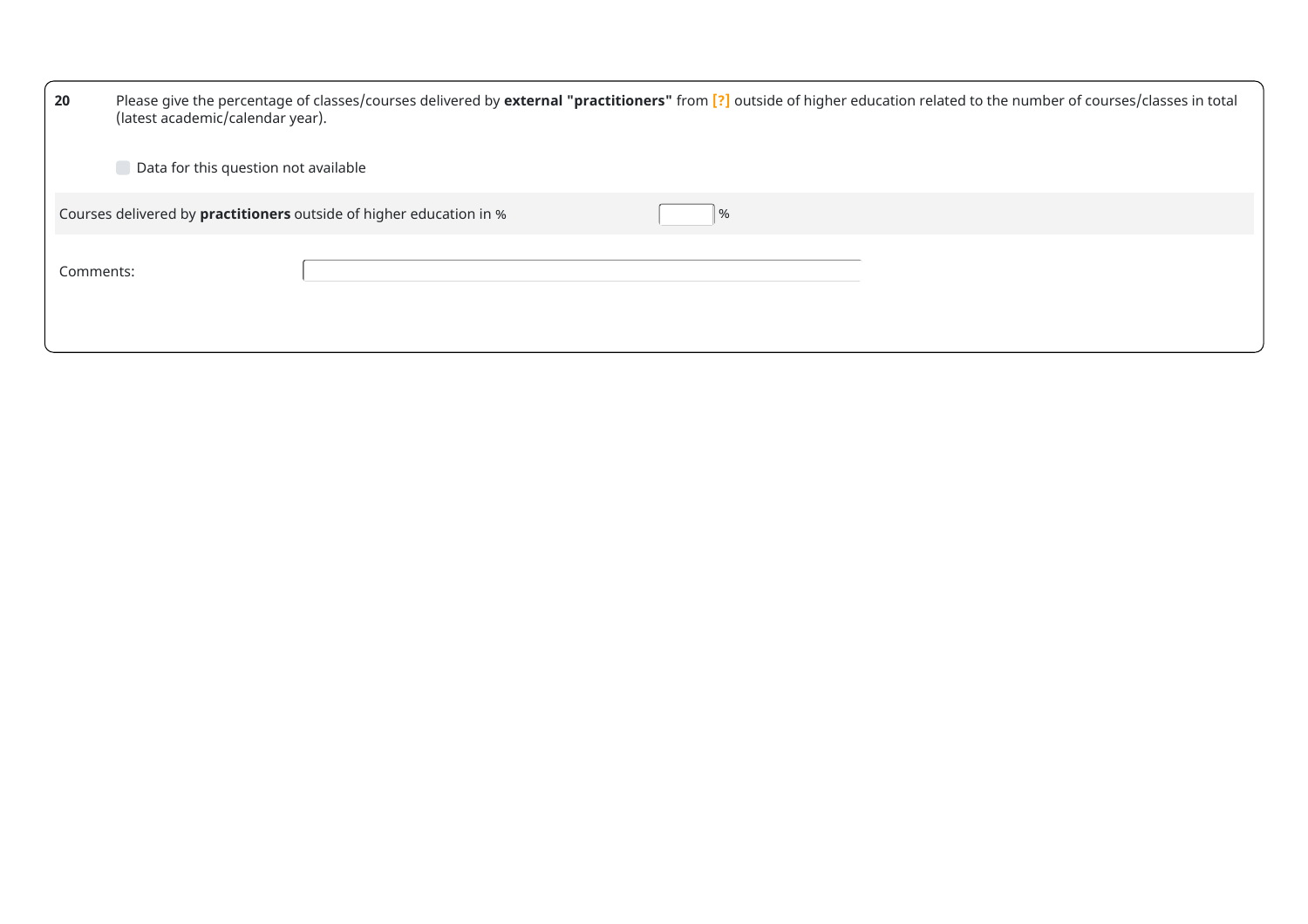|    | Editor: | Date of editing:                                                                                                                                                 |  |
|----|---------|------------------------------------------------------------------------------------------------------------------------------------------------------------------|--|
|    |         |                                                                                                                                                                  |  |
|    |         |                                                                                                                                                                  |  |
|    |         |                                                                                                                                                                  |  |
| 21 |         | Please indicate the number of doctoral degrees awarded by your institution in Electrical Engineering where the first supervisor is based at your department. [?] |  |
|    |         | Data for this question not available<br>Data on international students not available                                                                             |  |
|    |         | Institution does not award research PhDs/doctorate degrees in Electrical Engineering                                                                             |  |
|    |         |                                                                                                                                                                  |  |

|                                                      | 2018 | 2019 | 2020 |
|------------------------------------------------------|------|------|------|
| Total number of completed research doctorate degrees |      |      |      |
| thereof by international students                    |      |      |      |
| thereof by female candidates                         |      |      |      |
| Comments:                                            |      |      |      |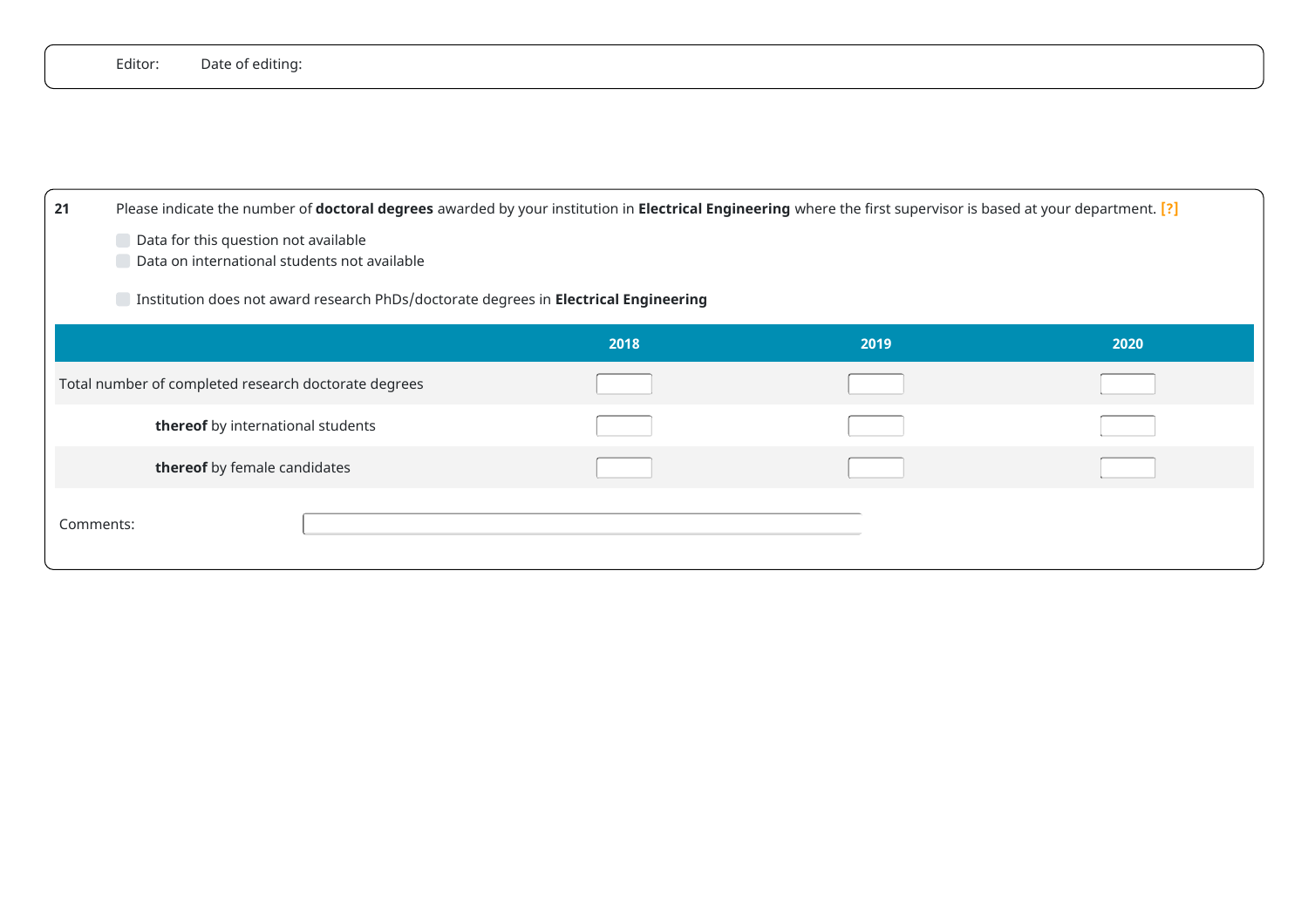## Funding

| 22        |                                     | Please indicate the factor (by which the amount is multiplied) in which you will provide financial information for the following questions. |
|-----------|-------------------------------------|---------------------------------------------------------------------------------------------------------------------------------------------|
| factor    | (by which the amount is multiplied) | please choose                                                                                                                               |
| Comments: |                                     |                                                                                                                                             |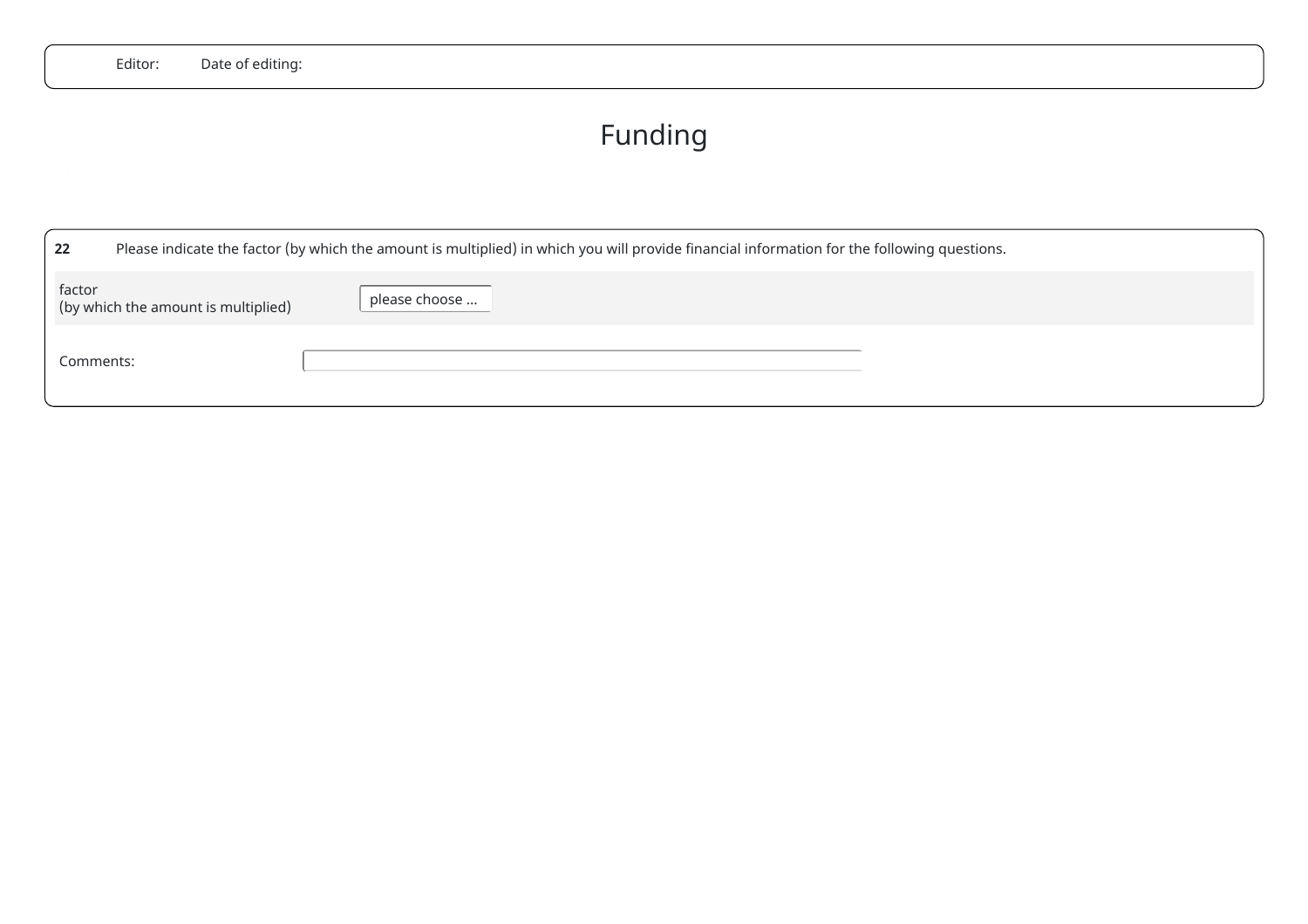**23** Please indicate the amount of **external research revenues [?]** (research promotion and/or contract research) of your department in **Electrical Engineering** in the last three years (2018, 2019, 2020).

Please do **NOT** state the total amounts of the relevant research projects but **ONLY** the revenues **in the relevant year**.

For joint projects with other departments/other institutions, please indicate only the share of your department!

Please note: external research revenues are exclusively those funds which require a) regular application and b) the application involves a review process. Please do not include your annual base funds (such as public, non-competitively awarded grants).

**Please give the number in your local currency and in the correct amount:** ARS (Argentine Peso)

Data for this question not available

We had no external research funds

| <b>External research revenues</b>                                             | 2018 | 2019 | 2020 |                                                                |
|-------------------------------------------------------------------------------|------|------|------|----------------------------------------------------------------|
| From national research council/science foundations [?]                        |      |      |      |                                                                |
| From national government authorities (national or<br>federal) [?]             |      |      |      |                                                                |
| From industry/private business [?]                                            |      |      |      |                                                                |
| From other sources [?]                                                        |      |      |      |                                                                |
| <b>Total revenues</b>                                                         |      |      |      |                                                                |
| thereof from regional sources [?]                                             |      |      |      | Data on regional sources not available                         |
| thereof from international/foreign sources [?]                                |      |      |      | Data on international sources not available                    |
| thereof third party funding of professorships<br>(endowed professorships) [?] |      |      |      | Data on third party funding of<br>professorships not available |
| Comments:                                                                     |      |      |      |                                                                |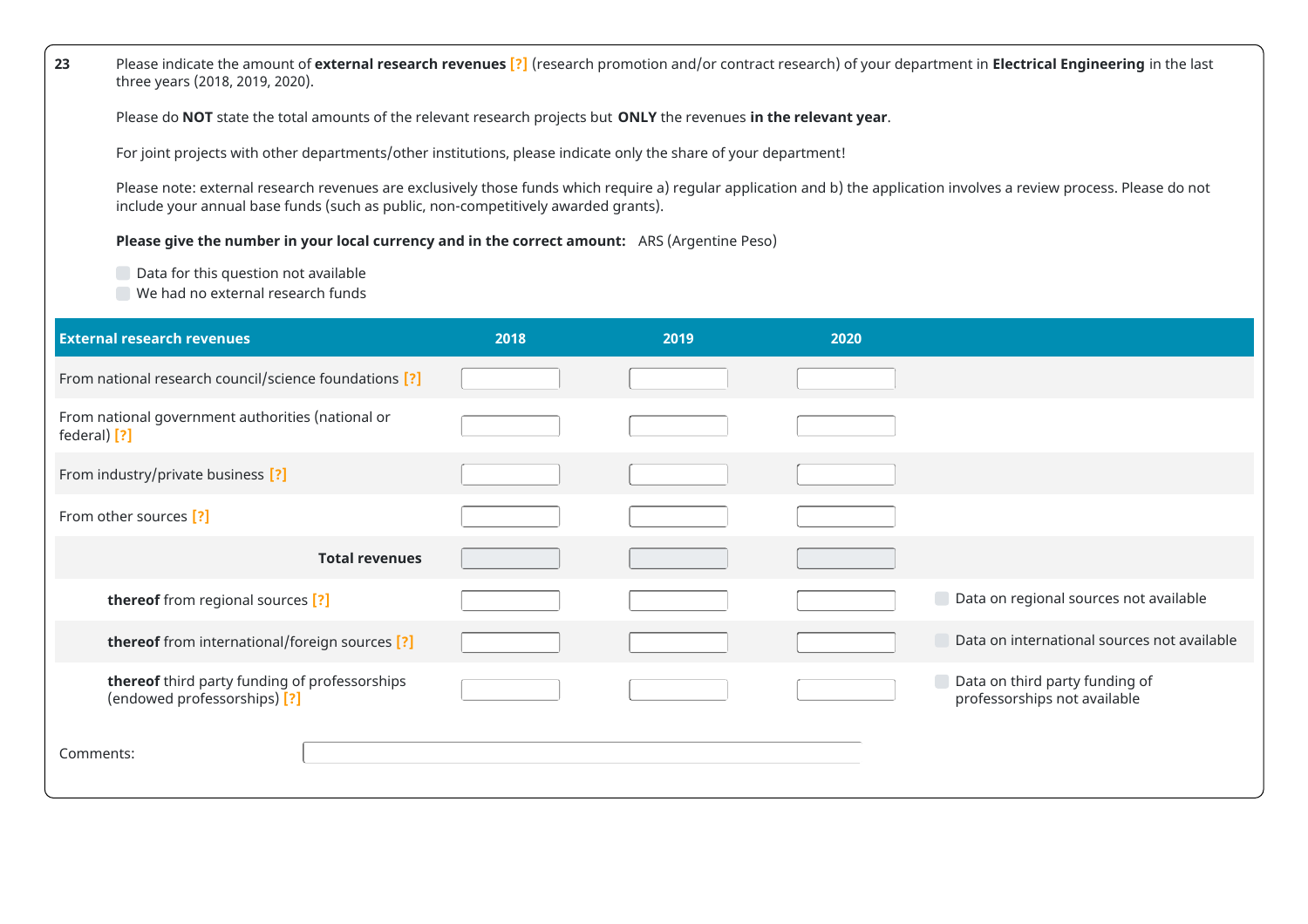## Students

| 24                                                                      | Please indicate the total number of students enroled in all programmes at your department in Electrical Engineering in 2020. [?]<br>Please include students of all degree levels (incl. doctoral/PhD students).<br>If there is no distinction between majors and minors, please enter the total number in "Main subject/major in the field".<br>Data for this question not available |                              |                                |  |
|-------------------------------------------------------------------------|--------------------------------------------------------------------------------------------------------------------------------------------------------------------------------------------------------------------------------------------------------------------------------------------------------------------------------------------------------------------------------------|------------------------------|--------------------------------|--|
|                                                                         |                                                                                                                                                                                                                                                                                                                                                                                      | Main subject/ major in field | Second/ minor subject in field |  |
| Total number of students in Electrical Engineering at<br>the department |                                                                                                                                                                                                                                                                                                                                                                                      |                              |                                |  |
|                                                                         | <b>thereof</b> number of female students                                                                                                                                                                                                                                                                                                                                             |                              |                                |  |
| Comments:                                                               |                                                                                                                                                                                                                                                                                                                                                                                      |                              |                                |  |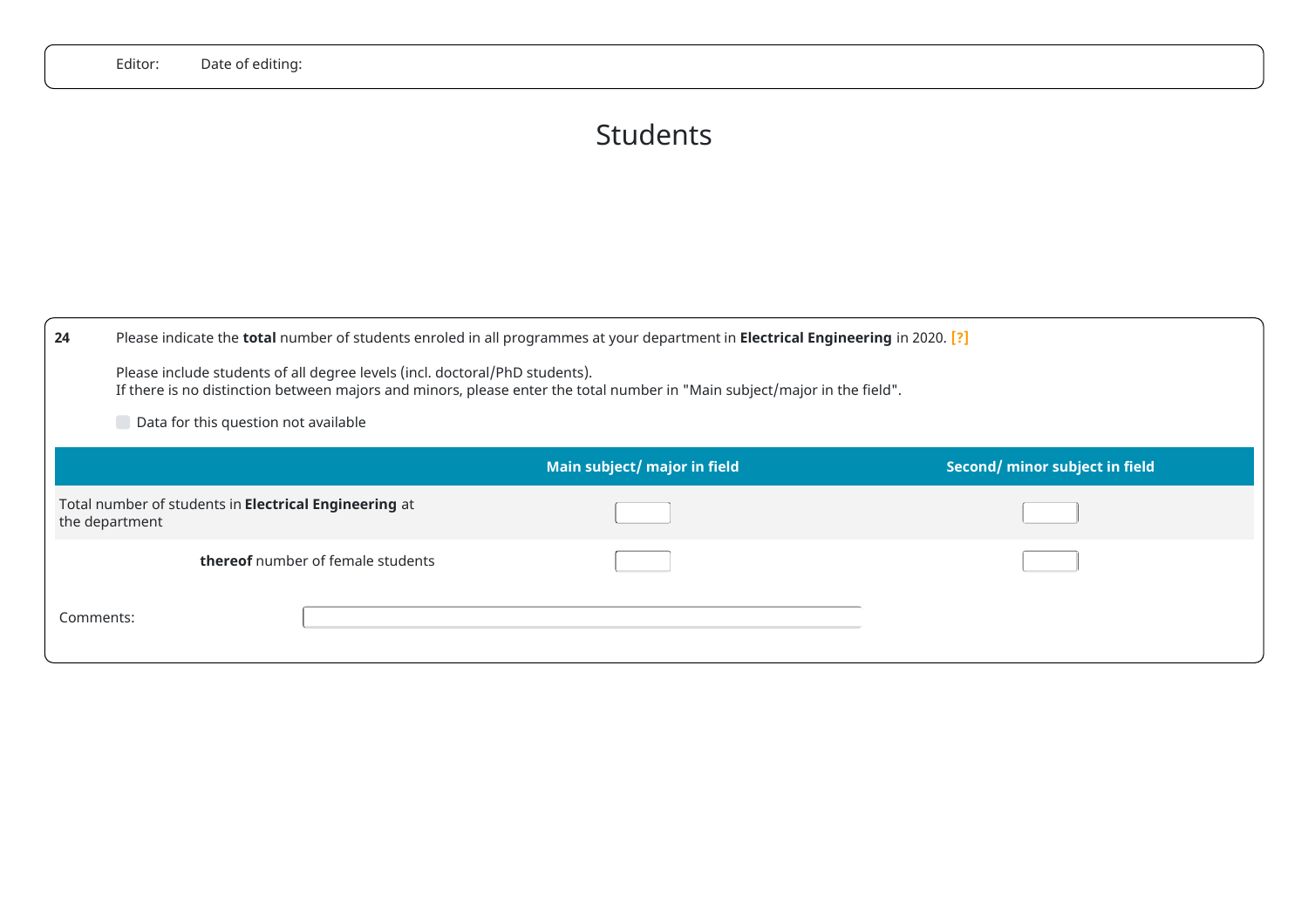| 25        | Please fill in the number of students in Electrical Engineering who completed internships/clerkships (minimum 6 weeks or minimum credit load of 200 hours) in<br>enterprises / external public or private organisations [?] within the past years. |      |      |      |
|-----------|----------------------------------------------------------------------------------------------------------------------------------------------------------------------------------------------------------------------------------------------------|------|------|------|
|           | Please only enter the number of internships that have actually taken place, although the Covid-19 pandemic might have prevented some internships.                                                                                                  |      |      |      |
|           | Data for this question not available<br>There are no students who made internships                                                                                                                                                                 |      |      |      |
|           | Data about internships in regional enterprises not available<br>Data about internships in enterprises abroad not available                                                                                                                         |      |      |      |
|           |                                                                                                                                                                                                                                                    | 2018 | 2019 | 2020 |
| clerkship | Total number of students who did an internship/                                                                                                                                                                                                    |      |      |      |
|           | thereof: Students who did an<br>internship/ clerkship in the institution's region [?]                                                                                                                                                              |      |      |      |
|           | <b>thereof:</b> Students who did an<br>internship/ clerkship abroad [?]                                                                                                                                                                            |      |      |      |
| Comments: |                                                                                                                                                                                                                                                    |      |      |      |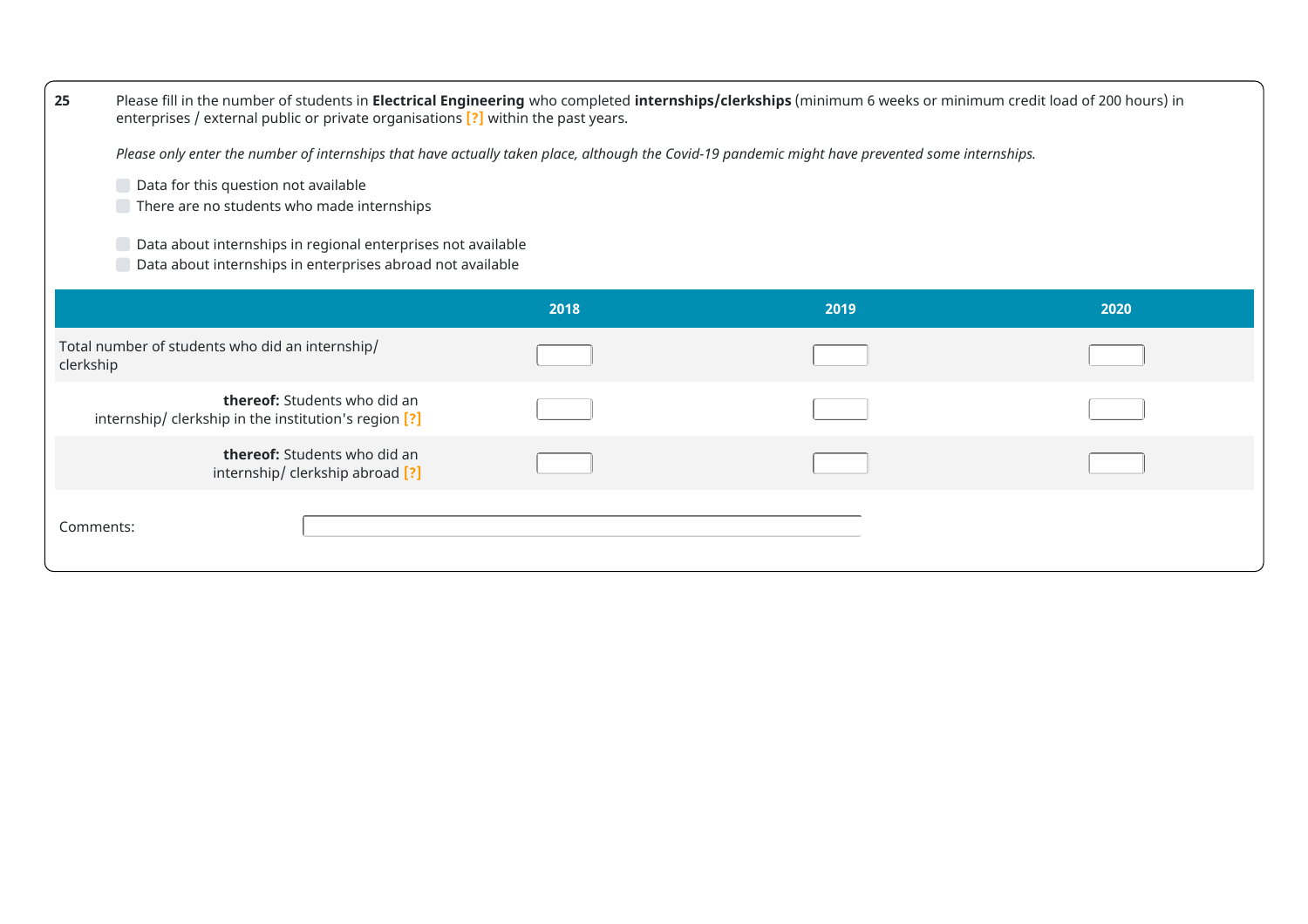| 26                             | Please provide the number of degree theses in Electrical Engineering completed in cooperation with enterprises/external organisations. [?] |      |      |
|--------------------------------|--------------------------------------------------------------------------------------------------------------------------------------------|------|------|
|                                | Data for this question not available<br>There are no degree theses in cooperation with enterprises                                         |      |      |
|                                | 2018                                                                                                                                       | 2019 | 2020 |
| <b>Bachelor/ Undergraduate</b> |                                                                                                                                            |      |      |
| <b>Master/Postgraduate</b>     |                                                                                                                                            |      |      |
| Comments:                      |                                                                                                                                            |      |      |

| 27                             | Please provide the number of degree theses in Electrical Engineering written in a foreign language. [?] |      |      |
|--------------------------------|---------------------------------------------------------------------------------------------------------|------|------|
|                                | Data for this question not available<br>There are no degree theses written in a foreign language        |      |      |
|                                | 2018                                                                                                    | 2019 | 2020 |
| <b>Bachelor/ Undergraduate</b> |                                                                                                         |      |      |
| <b>Master/Postgraduate</b>     |                                                                                                         |      |      |
| Comments:                      |                                                                                                         |      |      |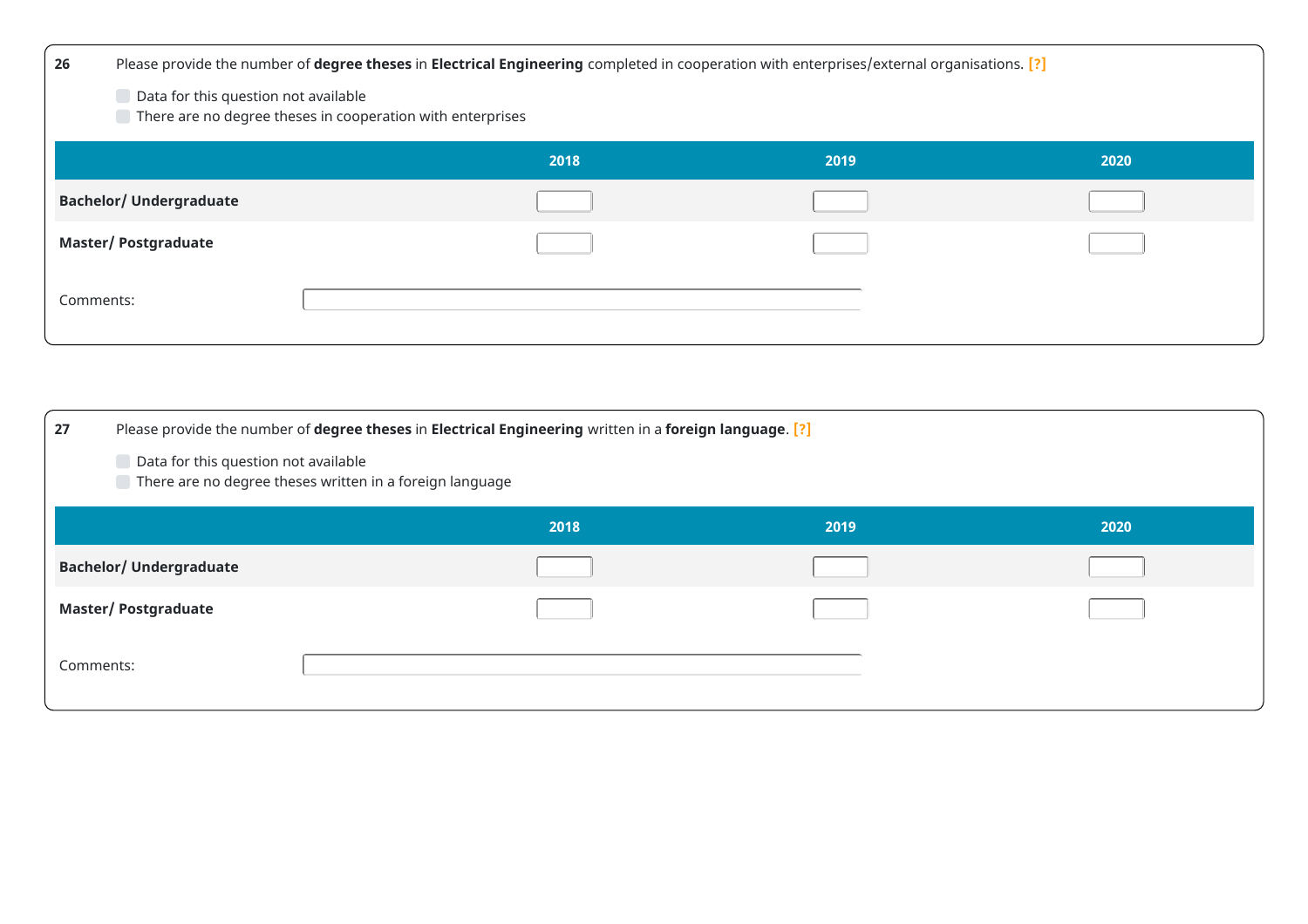# Description and new entrants

| 28 |                                                                                                                                    |
|----|------------------------------------------------------------------------------------------------------------------------------------|
|    | a) Please describe the specific teaching & learning profile of your institution in Electrical Engineering<br>(max. 600 characters) |
|    |                                                                                                                                    |
|    | Website:                                                                                                                           |
|    | b) Please describe the specific research profile of your institution in Electrical Engineering<br>(max. 600 characters)            |
|    |                                                                                                                                    |
|    | Website:                                                                                                                           |
|    | c) Please include the link to the admission of your department or of your higher education institution.                            |
|    | Website:                                                                                                                           |
|    |                                                                                                                                    |
|    |                                                                                                                                    |